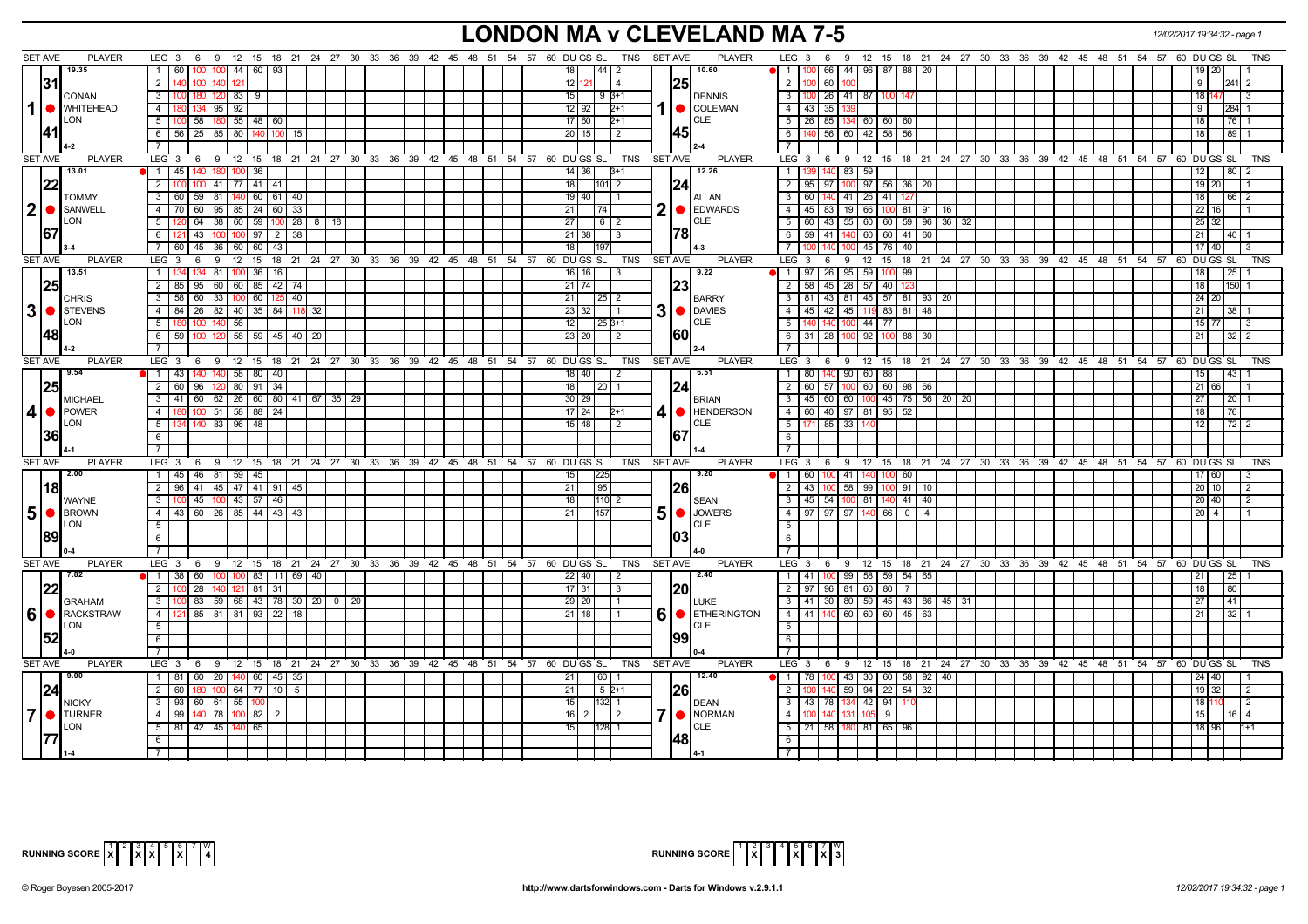## **LONDON MA v CLEVELAND MA 7-5** *12/02/2017 19:34:36 - page 2*

| <b>SET AVE</b> | <b>PLAYER</b>                | LEG 3<br>6<br>9                                                      |                 |  | 12 15 18 21 24 27 30 33 36 39 42 45 48 51 54 57 60 DUGS SL<br>TNS   | <b>SET AVE</b><br><b>PLAYER</b> | $LEG_36$<br>9 12 15 18 21 24 27 30 33 36 39 42 45 48 51 54 57 60 DUGS SL<br><b>TNS</b>            |
|----------------|------------------------------|----------------------------------------------------------------------|-----------------|--|---------------------------------------------------------------------|---------------------------------|---------------------------------------------------------------------------------------------------|
|                | 9.20                         | 60 100 81 40<br>$\bullet$ 1   100<br>41 39                           |                 |  | 21                                                                  | 12.57                           | 45 85 57 80 74<br>$\mathbf{1}$<br>60   100<br>21   74                                             |
| 23             |                              | 2   85   99   59   60   75   91   32                                 |                 |  | $\sqrt{20}$ 32                                                      | 24                              | 28 43 60 140 60 41 105<br>$\overline{2}$<br>21 <sup>1</sup>                                       |
|                | <b>SPENCER</b>               | 100 96 65 60 20 20<br>-3 I                                           |                 |  | 19 20<br>$\overline{2}$                                             | <b>GARY</b>                     | 41 85 24 70 81<br>3 I<br>18<br>100 1<br>100                                                       |
| 8 <sup>1</sup> | $\blacksquare$ ELLIS         | $95 \ 62 \ 0 \ 24$<br>$-4$<br>$-40$                                  |                 |  | 20 24<br>$P+1$                                                      | 8   STEPHENS                    | 41 81 137 24 14<br>$\overline{4}$<br>$\sqrt{4}$<br>60   140<br>21 <sup>1</sup>                    |
|                | LON                          | 42 60 46 46<br>5 I<br>100 <sup>1</sup>                               |                 |  | 15<br>$207 - 1$                                                     | <b>CLE</b>                      | 82 134 60<br>5 <sup>7</sup><br>85 140<br>14 60                                                    |
|                | 181                          | 6 6 6 7 8 1 4 2 100 58 60 60 40                                      |                 |  | 24 40                                                               | 102                             | 40   85   43   140   121   32   20   0<br>6<br> 20 2<br>241                                       |
|                | 4-2                          | $\overline{7}$                                                       |                 |  |                                                                     |                                 | $\overline{7}$                                                                                    |
| <b>SET AVE</b> | <b>PLAYER</b>                | LEG 3 6 9 12 15 18 21 24 27 30 33 36 39 42 45 48 51 54 57 60 DUGS SL |                 |  | TNS                                                                 | <b>SET AVE</b><br><b>PLAYER</b> | $LEG_3$ 6<br>9 12 15 18 21 24 27 30 33 36 39 42 45 48 51 54 57 60 DUGS SL TNS                     |
|                | 11.00                        | 1 60<br>140 84 91 41                                                 |                 |  | 85<br>15                                                            | 15.54                           | 41 45<br>$140$ 60<br>$\blacksquare$<br>115                                                        |
| 25             |                              | $2 \mid 60$<br>99<br>45 81 76                                        |                 |  | 18<br>$40$   1                                                      | <b>26</b>                       | $\overline{2}$<br>60<br>56<br>17 56<br>85                                                         |
|                | <b>STEVEN</b>                | 3   60   57<br>$140$ 44 $125$ 75                                     |                 |  | 18 75<br>$\vert$ 2                                                  | <b>SCOTT</b>                    | 55 60 58 52<br>$\overline{\mathbf{3}}$<br> 36 2<br>18 <sup>1</sup>                                |
|                | 9 FERGUSON                   | 4 125<br>$96$   40                                                   |                 |  | 15   40  <br>l 3                                                    | 9 CHATTERTON                    | 82 14<br>4<br>194 1<br>40   45<br>12 <sup>1</sup>                                                 |
|                | LON                          | 28 60<br>$43 \mid 41$<br>5   58                                      |                 |  | 15<br>271                                                           | <b>CLE</b>                      | 5 <sup>5</sup><br>40<br>59<br>140<br>$84 \mid 38$<br>18 40                                        |
| <b>159</b>     |                              | 6   94   46   95   58   70   44   54   40                            |                 |  | 24 40                                                               | 51                              | 60 45 99 41 60 40 60<br>6<br>21 <sup>1</sup><br> 96                                               |
|                |                              | 130 55<br>96<br>  80                                                 |                 |  | 15<br>$40$ 2                                                        |                                 | 85<br>18<br>$16$ 18<br>100 I<br>81<br>l 78                                                        |
| <b>SET AVE</b> | <b>PLAYER</b>                | LEG 3<br>6<br>- 9                                                    |                 |  | 12 15 18 21 24 27 30 33 36 39 42 45 48 51 54 57 60 DUGS SL<br>TNS   | <b>SET AVE</b><br><b>PLAYER</b> | 18 21 24 27 30 33 36 39 42 45 48 51 54 57 60 DUGS SL<br>LEG 3<br>$12 \quad 15$<br>TNS<br>9<br>- 6 |
|                | 13.85                        | 60   95   59   40   20<br> 1185 <br>$84$ 58                          |                 |  | 22 20                                                               | 13.05                           | 45<br>$60$   23<br>100 53<br>60<br>  60                                                           |
| 24             |                              | 45   100   85   91   30<br>$\overline{2}$                            |                 |  | 18 <br>10 <sup>2</sup>                                              | 22                              | 100 100 58 90 52<br>$\overline{2}$<br>60 I 41<br>20 52<br>l 2                                     |
|                | том                          | 3 <sup>1</sup><br>59<br>60<br>100                                    | 42              |  | $\sqrt{17}$ 42<br>l 3                                               | <b>JONATHON</b>                 | $\overline{\mathbf{3}}$<br>43 60 41<br>13<br>$204$ 1                                              |
|                | 10 MCGURN                    | 4 60 180 60<br>$100$ 45 36 20                                        |                 |  | 21 20<br>$2+1$                                                      | 10   GARDNER                    | $\overline{4}$<br>$95 \mid 140$<br>$59 \mid 137 \mid 45 \mid 17 \mid 0$<br>21 <sup>1</sup><br>812 |
|                | LON                          | 24   45  <br>$45 \ 60 \ 62$<br>5 I                                   |                 |  | $\sqrt{21}$<br>$40$   2                                             | <b>CLE</b>                      | 5<br>60   26<br>$47$ 80   1<br>80                                                                 |
| 184            |                              | 66<br>30   89<br>6<br>100                                            | 16              |  | 20<br>16<br>-3                                                      | 84                              | $45 \mid 40$<br>32<br>$6\overline{6}$<br>60 140<br>140 I<br>28<br>$16$   2<br>21 <sup>1</sup>     |
|                |                              |                                                                      |                 |  |                                                                     |                                 |                                                                                                   |
| SET AVE        | <b>PLAYER</b>                | LEG 3<br>6<br>9                                                      |                 |  | 12 15 18 21 24 27 30 33 36 39 42 45 48 51 54 57 60 DUGS SL<br>TNS   | <b>SET AVE</b><br><b>PLAYER</b> | 9 12 15 18 21 24 27 30 33 36 39 42 45 48 51 54 57 60 DU GS SL<br>$LEG \ 3 \ 6$<br><b>TNS</b>      |
|                | 10.80                        | $25 \mid 60$<br>23 77 100                                            |                 |  | 18<br>$76 \mid 2$                                                   | 14.78                           | $140$ 30 10<br>$\overline{1}$<br>$66$ 55<br>20 10                                                 |
|                |                              | 2 <sup>1</sup><br>60<br>60 45 60 60<br> 60                           |                 |  | 21<br>$56$ 1                                                        | 23                              | 20 16<br>$\overline{2}$<br>19 16<br>60   1<br>100                                                 |
|                | LEE                          | 55<br>$\mathbf{3}$<br>60                                             | $62 \mid 12$    |  | $\sqrt{21}$<br>$12 \mid 3$                                          | <b>MICHAEL</b>                  | $30 \mid 27 \mid 60$<br>$\mathbf{3}$<br>60 83<br>60   81<br>23 60<br>100 I                        |
|                | $11$ $\bullet$ $\sim$ $\sim$ | $140$ 30 64 140 42 40<br>4   85<br>60                                |                 |  | 23 40                                                               | <b>C</b> EVANS                  | 55<br>$43 \mid 60$<br>$85$ 23<br>$\overline{4}$<br>$100$ 83<br>l 52 l<br>21 <sup>1</sup>          |
|                | LON                          | $5   60   43   45   60   100   85   76   32$                         |                 |  | 22 32                                                               | <b>CLE</b>                      | $100 \t 80 \t 77 \t 3$<br>$100$ 58   1<br>5 <sup>5</sup><br>26 41<br>24<br>$\lceil 16 \rceil$ 2   |
| 37             |                              | 6   43   60   100   100   45   43                                    |                 |  | 18<br>110 2                                                         | <b>69</b>                       | 50<br>100 58<br>60<br>6<br>17 50<br>100 I                                                         |
|                |                              | 7 <sup>1</sup>                                                       |                 |  |                                                                     |                                 | $\overline{7}$                                                                                    |
| <b>SET AVE</b> | <b>PLAYER</b>                | LEG $3 \quad 6$                                                      |                 |  | 9 12 15 18 21 24 27 30 33 36 39 42 45 48 51 54 57 60 DUGS SL<br>TNS | <b>SET AVE</b><br><b>PLAYER</b> | 9 12 15 18 21 24 27 30 33 36 39 42 45 48 51 54 57 60 DUGSSL TNS<br>$LEG_36$                       |
|                | 9.15                         | $\bullet$ 1 64<br>57<br>$\sqrt{96}$<br>60                            | 47  <br>16 40   |  | 22 40                                                               | 11.48                           | 60 60 54<br>$70$ 24<br>$\mathbf{1}$<br>45<br>8  1+1                                               |
| 23             |                              | 2   96  <br>  60  <br>41                                             | $180$ 92 28 2 0 |  | 24<br>$21+1$                                                        | 22                              | 2<br>138 18<br>$4$ $2$ $0$ $2$<br>97<br>140<br>$27 \mid 2$                                        |
|                | <b>MATTHEW</b>               | 100 60 81 45 97 58<br>$3 \mid 60$                                    |                 |  | 21 58                                                               | <b>PETER</b>                    | 40 180 21 57<br>$1482+1$<br>$\mathbf{3}$<br>100 55<br>18 <sup>1</sup>                             |
|                | <b>12 • WILSON</b>           | 4 59 81<br>$134$ 54 $33$                                             |                 |  | 17 33<br>$\vert$ 2                                                  | $2 \bullet$ FREWER              | 82 45 100 110<br>4<br>80 59<br> 25 2                                                              |
|                | LON                          | $5$   21   100   60   60   140   80   40                             |                 |  | 21 40 <br>$\overline{2}$                                            | <b>CLE</b>                      | 5<br>100 40 44 59 60 94<br>18<br>$104$ 1                                                          |
|                |                              | 6                                                                    |                 |  |                                                                     | <b>1751</b>                     | 6                                                                                                 |
|                |                              |                                                                      |                 |  |                                                                     |                                 | $\overline{7}$                                                                                    |

| l v l<br>$\ddot{\phantom{1}}$<br>.<br>ж<br>8 A I<br>$\mathbf{A}$<br>$\cdots$ $\cdots$ $\cdots$ $\cdots$<br>$\mathbf{v}$<br>$\overline{\phantom{a}}$ | $\ddot{\phantom{0}}$<br>1 I R<br>`SCORL<br>ושמ<br>$\overline{\phantom{a}}$ |
|-----------------------------------------------------------------------------------------------------------------------------------------------------|----------------------------------------------------------------------------|

 **OP: Conan Whitehead 31.41 OP: Scott Chatterton 26.51**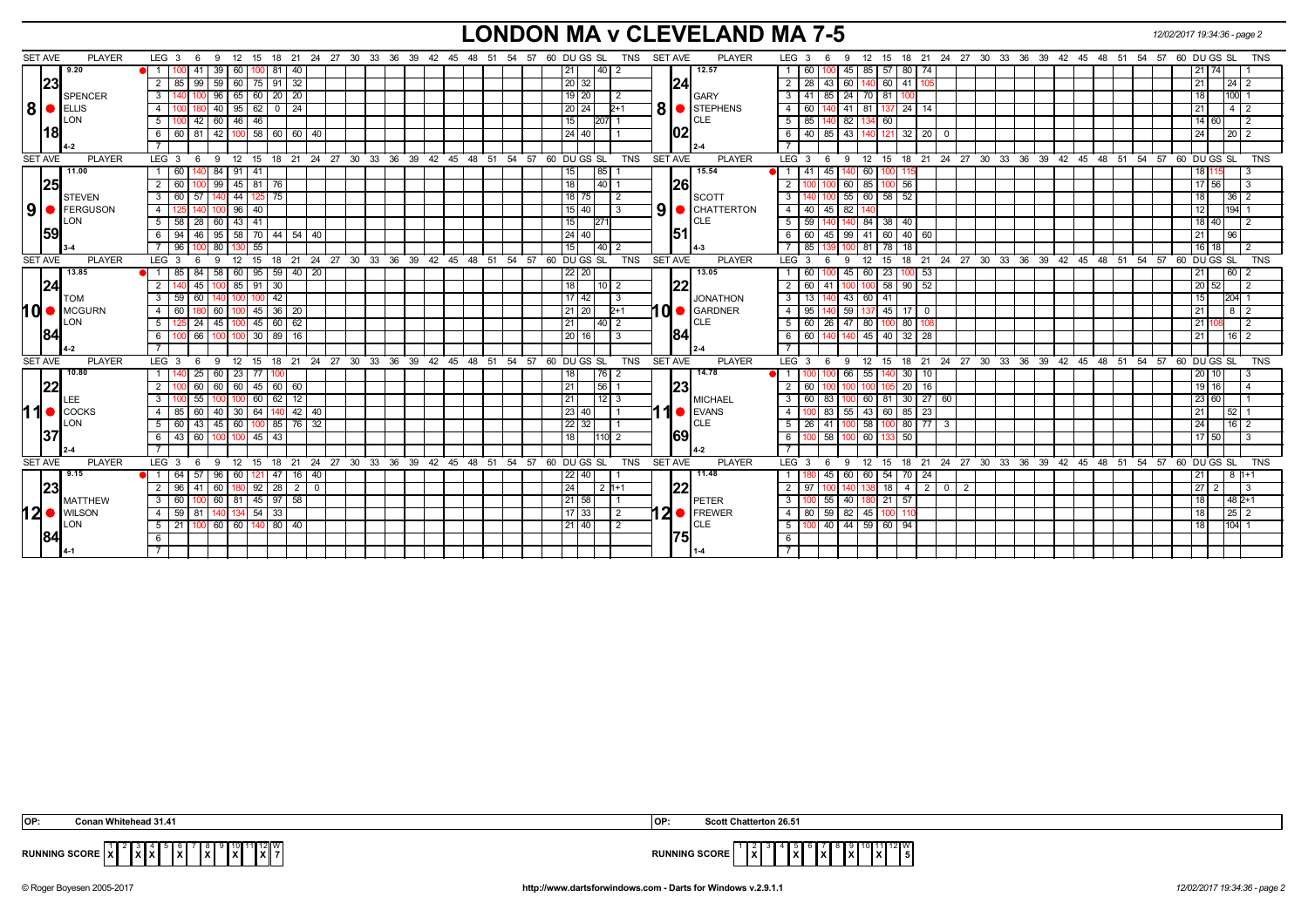# **LONDON MA v CLEVELAND MA 7-5** *12/02/2017 19:34:38 - page 3*

#### **LONDON MA**

### **CLEVELAND MA**

| <b>PLAYER</b>           | W/L        | LWON l | LOST | <b>AVE</b>     | <b>TAVE</b>    | <b>PTS</b> | <b>DRTS</b> | <b>TON</b> | TON+ | 180 | <b>TONS</b> | <b>PLAYER</b>           | W/L            | <b>LWON</b> | <b>LOST</b> | <b>AVE</b> | <b>TAVE</b>   | <b>PTS</b> | <b>DRTS</b> | <b>TON</b> | TON+ | 180 | <b>TONS</b> |
|-------------------------|------------|--------|------|----------------|----------------|------------|-------------|------------|------|-----|-------------|-------------------------|----------------|-------------|-------------|------------|---------------|------------|-------------|------------|------|-----|-------------|
| Conan Whitehead         | vv         |        |      | 31.4'          | 19.35          | 2953       | 94          |            |      |     | $15+3$      | <b>I</b> Dennis Coleman |                |             |             | 25.45      | 10.60         | 2316       | 91          |            |      |     |             |
| Tommy Sanwell           |            |        |      | 22.67          | $13.0^{\circ}$ | 3129       | 138         |            |      |     | $11 +$      | Allan Edwards           | $\overline{M}$ |             |             | 24.78      | 12.26         | 3321       | 134         |            |      |     |             |
| <b>Chris Stevens</b>    | <b>181</b> |        |      | 25.48          | $13.5^{\circ}$ | 2956       | 116         |            |      |     | $11+1$      | <b>Barry Davies</b>     |                |             |             | 23.60      | 9.22          | 2761       | 117         |            |      |     |             |
| Michael Power           | v v        |        |      | 25.36          | 9.54           | 2485       | 98          |            |      |     | $7+1$       | <b>Brian Henderson</b>  |                |             |             | 24.67      | $6.5^{\circ}$ | 2294       | 93          |            |      |     |             |
| Wayne Brown             |            |        |      | 18.89          | 2.00           | 1417       |             |            |      |     |             | l Sean Jowers           | $\mathbf{M}$   |             |             | 26.03      | 9.20          | 2004       |             |            |      |     |             |
| <b>Graham Rackstraw</b> |            |        |      | 22.52          | '.82           | 2004       | 89          |            |      |     |             | Luke Etherington        |                |             |             | 20.99      | 2.40          | 1826       | -87         |            |      |     |             |
| Nicky Turner            |            |        |      | 24.7           | 9.00           | 2180       | 88          |            |      |     | $7+1$       | l Dean Norman           | $\overline{M}$ |             |             | 26.48      | 12.40         | 2489       | 94          |            |      |     | $10+1$      |
| Spencer Ellis           | v v        |        |      | 23.18          | 9.20           | 2759       | 119         |            |      |     | -84         | <b>Gary Stephens</b>    |                |             |             | 24.02      | 12.57         | 2858       | 119         |            |      |     |             |
| Steven Ferguson         |            |        |      | 25.59          | 1.00           | 307'       | 20          |            |      |     |             | l Scott Chatterton      |                |             |             | 26.51      | 15.54         | 3181       | 120         |            |      |     | 13          |
| Tom McGurn              | <b>185</b> |        |      | 24.84          | 13.85          | 2956       | 119         |            |      |     | $12+1$      | Jonathon Gardner        |                |             |             | 22.84      | 13.05         | 2718       | 119         |            |      |     |             |
| Lee Cocks               |            |        |      | $22.3^{\circ}$ | 0.80           | 2752       | 123         |            |      |     |             | Michael Evans           |                |             |             | 23.69      | 14.78         | 2938       | 124         |            |      |     |             |
| Matthew Wilson          |            |        |      | 23.84          | 9.15           | 2503       | 105         |            |      |     | $7+$        | Peter Frewer            |                |             |             | 22.75      | 11.48         | 2320       | 102         |            |      |     | $9 + 2$     |
| <b>TOTALS</b>           |            |        |      | $24.2^{\circ}$ | 0.00           | 3116       | 1284        |            |      | 10. | 106+10      | <b>TOTALS</b>           |                |             |             | 24.30      | 0.00          | 31026      | 1277        |            | 32   |     | $109 + 3$   |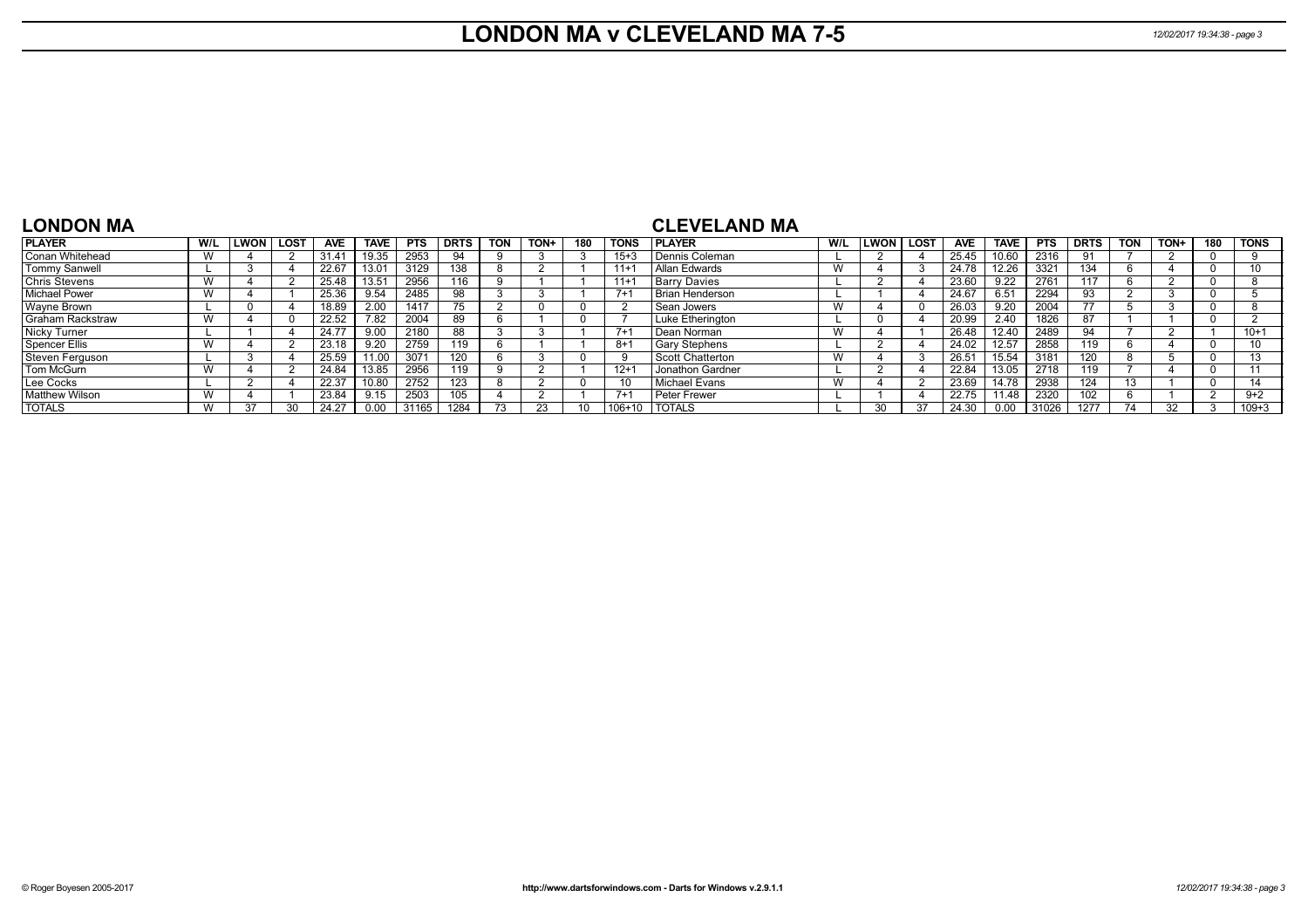## **LONDON WA v CLEVELAND WA 6-0** *12/02/2017 19:33:47 - page 1*

| <b>SET AVE</b><br><b>PLAYER</b>               | LEG 3<br>9<br>12<br>15<br>-18<br>-6                            | 24<br>- 27<br>- 21                                        | 30                                         |                |                            |          | 33 36 39 42 45 48 51 54 57 60 DUGS SL<br>TNS        | <b>SET AVE</b><br><b>PLAYER</b>           | LEG 3<br>-6                   | 9<br>12            | 21 24<br>15<br>18                                          |                                                 |                                  |                       |                |          |          | 27 30 33 36 39 42 45 48 51 54 57 60 DUGS SL |      | <b>TNS</b>      |
|-----------------------------------------------|----------------------------------------------------------------|-----------------------------------------------------------|--------------------------------------------|----------------|----------------------------|----------|-----------------------------------------------------|-------------------------------------------|-------------------------------|--------------------|------------------------------------------------------------|-------------------------------------------------|----------------------------------|-----------------------|----------------|----------|----------|---------------------------------------------|------|-----------------|
| 3.68                                          | 37<br>34<br>85<br>22<br>-21<br>34                              | 55<br>60                                                  | 20                                         |                |                            |          | 28 20                                               | 1.00                                      | 29<br>50                      | 18<br>57           | 33<br>26<br>37                                             | 30<br>43  <br>$-11$                             |                                  |                       |                |          |          | 30 <sub>1</sub>                             | 167  |                 |
| $15$ LYNNE                                    | 38 47 85 58 60 88<br>59<br>2 52                                | 0                                                         | $\overline{0}$<br>$\mathbf{0}$<br><b>0</b> |                |                            |          | 39                                                  | $12$ MOLLY                                | $\overline{2}$<br>39<br>56    |                    | 26 45 56 44 85 45 5 35                                     |                                                 | $11 \mid 6 \mid 48$              |                       |                |          |          | 38 48                                       |      |                 |
| 1<br><b>BIONDINI</b>                          | 85   59   29   70   25   45   28   59   24   16   16<br>3   45 |                                                           |                                            |                |                            |          | 36 16                                               | <b>O</b> PYWELL                           | 3<br>37   41                  |                    | 52   85   41   42   40   49   41   0   37   30             |                                                 |                                  |                       |                |          |          | 36                                          | 6    |                 |
| LON                                           | 45   80   100   24  <br>$4 \mid 26 \mid$                       | $135$ 47 28 8 8                                           |                                            |                |                            |          | $28$ 8<br>2                                         | CLE<br> 85                                | $\overline{4}$                |                    | 65   17   36   100   26   37   33   26   13                |                                                 |                                  |                       |                |          |          | 27                                          | 148  |                 |
| 24                                            | 5 <sup>1</sup>                                                 |                                                           |                                            |                |                            |          |                                                     | 11-3                                      | 5                             |                    |                                                            |                                                 |                                  |                       |                |          |          |                                             |      |                 |
| SET AVE<br><b>PLAYER</b>                      | LEG <sub>3</sub><br>12<br>$18$ 21<br>9<br>15<br>6              | 24 27                                                     | $30^{\circ}$                               | 33 36 39 42 45 | 48 51 54 57                |          | 60 DU GS SL<br><b>TNS</b>                           | <b>SET AVE</b><br><b>PLAYER</b>           | $LEG \ 3$                     | -9                 | 18 21 24 27 30 33 36 39 42 45 48 51 54 57<br>$12 \quad 15$ |                                                 |                                  |                       |                |          |          | 60 DUGS SL TNS                              |      |                 |
| 7.73                                          | 28<br>  95  <br>45<br>61                                       | 72                                                        |                                            |                |                            |          | 20 72<br>-2                                         | 1.21                                      | 41 I<br>. 9 .                 | 45                 | $59 \mid 26$<br>60                                         |                                                 |                                  |                       |                |          |          | 18                                          | 261  |                 |
| $\bm{\mathsf{119}}\vert_\mathsf{CASEY}$       | $2 \mid 62$<br>80<br>60<br>40                                  | 10 <sup>1</sup><br>$\mathbf 0$<br>$\overline{\mathbf{0}}$ | 6<br>$\sqrt{2}$<br>$\overline{0}$          | $^{\circ}$     |                            |          | 39<br>2 2                                           | $\mathbf{114}_{\mathsf{CARLA}}$           | 2<br>26                       | 95                 | $\vert 43 \vert 79$                                        | 85 81 38 27 0                                   | 6<br>8                           | 0                     | $\overline{2}$ |          |          | $\boxed{40}$ 2                              |      |                 |
| $\boldsymbol{2}$<br>GALLAGHER                 | $3 \mid 41$<br>45 100<br>60                                    | 60 42 43 78 32                                            |                                            |                |                            |          | 26 32                                               | 2<br><b>BOYES</b>                         | $\overline{3}$<br>$18$ 38     |                    | $24$ 50 36 55 28 50                                        |                                                 |                                  |                       |                |          |          | 24                                          | 202  |                 |
| LON<br> 44                                    | $141$ 59 97 70<br>$-4$   100   134                             |                                                           |                                            |                |                            |          | $18$ 70<br>$\overline{2}$                           | CLE<br>19                                 | $\overline{4}$                | 121 66 43 40 26 83 |                                                            |                                                 |                                  |                       |                |          |          | 18                                          | 122  |                 |
|                                               | 5                                                              |                                                           |                                            |                |                            |          |                                                     | $1 - 3$                                   | 5                             |                    |                                                            |                                                 |                                  |                       |                |          |          |                                             |      |                 |
| <b>SET AVE</b><br><b>PLAYER</b>               | $LEG_3$ 6<br>9<br>12<br>$18$ 21<br>15                          | 24 27 30                                                  |                                            |                | 33 36 39 42 45 48 51 54 57 |          | 60 DU GS SL<br><b>TNS</b>                           | <b>SET AVE</b><br><b>PLAYER</b>           | $LEG \ 3$<br>- 6              | 9                  | 18 21 24<br>12 15                                          |                                                 | 27 30 33 36 39 42 45 48 51 54 57 |                       |                |          |          | 60 DU GS SL                                 |      | <b>TNS</b>      |
| 7.75                                          | 60<br>$\sqrt{60}$<br>60<br>68<br>13<br>1   41                  | 97<br>$62$   20                                           |                                            |                |                            |          | 27<br>20                                            | 5.00                                      | 22 <sub>1</sub><br>98         | 37                 | 30<br>$\sqrt{26}$   81<br>45                               | $30 \mid 32$<br>100                             |                                  |                       |                |          |          | 29 32                                       |      |                 |
| $\left\vert 20\right\vert _{\textrm{LEANNE}}$ | $2 \mid 55$<br>66<br>60 41<br>$\overline{21}$<br>58 41         | 59                                                        |                                            |                |                            |          | 24<br>100                                           | $\bm{\mathsf{118}}_{\bm{\mathsf{HOLLY}}}$ | $\overline{2}$<br>66          | 40                 | 85 45<br>45 100 20                                         |                                                 |                                  |                       |                |          |          | 22 20                                       |      | $\overline{12}$ |
| 3<br>TOPPER                                   | 58<br>$3 \mid 95$<br>45 41<br>41                               | 60   83   40   38                                         |                                            |                |                            |          | 25 38                                               | 31<br>$\bullet$ KING                      | 3<br>43 100                   | 45                 | $45 \mid 26$<br>100                                        | $141 \ 69 \ 30$                                 |                                  |                       |                |          |          | 27                                          | 2 2  |                 |
| LON<br>92                                     | 4 100<br>$12 \mid 40$<br>9 100<br>140                          |                                                           |                                            |                |                            |          | 19 40                                               | CLE<br>181                                | $41$ 55<br>$\overline{a}$     | 45 45 55           | 55                                                         |                                                 |                                  |                       |                |          |          | 18                                          | 205  |                 |
|                                               | 100 55<br>$5 \mid 60$<br>45                                    | 6                                                         |                                            |                |                            |          | $19$ 6                                              | $2-3$                                     | 5<br>83 81                    | 45                 | 45<br>$45 \mid 60$<br>45                                   |                                                 |                                  |                       |                |          |          | $\overline{21}$                             | 97   |                 |
| <b>SET AVE</b><br><b>PLAYER</b>               | LEG 3<br>12<br>15<br>18<br>- 6<br>9                            | $24 \quad 27 \quad 30$<br>$^{\circ}$ 21                   |                                            |                |                            |          | 33 36 39 42 45 48 51 54 57 60 DUGS SL<br><b>TNS</b> | <b>SET AVE</b><br><b>PLAYER</b>           | $LEG \ 3$<br>- 6              | 12<br>9            | 18 21 24 27 30 33 36 39 42 45 48 51 54 57<br>15            |                                                 |                                  |                       |                |          |          | 60 DU GS SL                                 |      | <b>TNS</b>      |
| 4.42                                          | $145$ 89 54 32<br>60<br>45<br>95 81                            |                                                           |                                            |                |                            |          | $22 \mid 32$                                        | 12.00                                     | $22 \mid 39$                  | 80 100 81          | 47<br>  9                                                  |                                                 |                                  |                       |                |          |          | 21                                          | 123  |                 |
| $\left {\bf 23}\right _{\sf CARLY}$           | 2   43   87<br>100 100 40 83 32 16                             |                                                           |                                            |                |                            |          | 24 16<br>$\overline{2}$                             | <b>TONILEE</b>                            | 2<br>26 <sup>1</sup>          |                    | $100$ 41 60 60 80 58 0                                     |                                                 |                                  |                       |                |          |          | 24                                          | 76 1 |                 |
| <b>TOWNSEND</b><br>4                          | 3   121   85   121   24   85   25   40                         |                                                           |                                            |                |                            |          | $19$ 40<br>$\overline{2}$                           | 4<br><b>BOWSTEAD</b>                      | 3                             | 60 60 60 24 60 26  |                                                            |                                                 |                                  |                       |                |          |          | 18 <sup>1</sup>                             | 211  |                 |
| 12                                            | $\overline{4}$                                                 |                                                           |                                            |                |                            |          |                                                     | $35$ <sup>CLE</sup>                       | $\overline{a}$                |                    |                                                            |                                                 |                                  |                       |                |          |          |                                             |      |                 |
|                                               | 5 <sup>5</sup>                                                 |                                                           |                                            |                |                            |          |                                                     | $0-3$                                     | 5                             |                    |                                                            |                                                 |                                  |                       |                |          |          |                                             |      |                 |
| SET AVE<br><b>PLAYER</b>                      | LEG <sub>3</sub><br>-9<br>12<br>18<br>6<br>15                  | 24<br>27<br>- 21                                          | ີ 30<br>33                                 |                | 36 39 42 45 48 51          | 54<br>57 | 60 DUGS SL<br><b>TNS</b>                            | <b>SET AVE</b><br><b>PLAYER</b>           | $LEG^{\prime}$ 3<br>- 6       | 12<br>9            | $21 \quad 24$<br>18<br>15                                  | 27                                              | 30 33                            |                       |                |          |          | 36 39 42 45 48 51 54 57 60 DUGSSL           |      | <b>TNS</b>      |
| 3.40                                          | $\vert$ 30<br>65<br>$\vert$ 90<br>26<br>41                     | $140$ 20<br>49<br>$\mathbf{0}$                            |                                            |                |                            |          | 30 20                                               | 2.21                                      | 26                            | 45<br>80           | 22<br>60<br>$41$   41                                      | $\vert$ 46<br>$\mathbf 0$                       |                                  |                       |                |          |          | 30 <sub>1</sub>                             | 20   |                 |
| $\mathbf{116}\vert_\text{DEBS}$               | $22 \ 45$<br>$\overline{2}$<br>100                             | 85 52 37 21 32                                            |                                            |                |                            |          | 30 32                                               | $\bm{15}_{\textsf{MELANIE}}$              | 2<br>60<br>-60 I              | 45                 | $23 \ 60 \ 30 \ 41$<br> 22 60                              |                                                 |                                  |                       |                |          |          | 27                                          | 100  |                 |
| 5 <sup>1</sup><br><b>WATLING</b>              | 53 58<br>26<br>$3 \mid 41$                                     | 60 36 60 85 40 42                                         |                                            |                |                            |          | 30 42                                               | 5<br>$\bigcap$ HOLLAND                    | $\overline{\mathbf{3}}$<br>42 |                    | $35 \ 60 \ 15 \ 81$<br>$\frac{1}{27}$ 101                  | $43 \overline{)31}$                             |                                  |                       |                |          |          | 30                                          | 59   |                 |
| $ 70 _{.}^{\text{LON}}$                       | 4                                                              |                                                           |                                            |                |                            |          |                                                     | CLE                                       | $\overline{4}$                |                    |                                                            |                                                 |                                  |                       |                |          |          |                                             |      |                 |
|                                               | 5 <sup>1</sup>                                                 |                                                           |                                            |                |                            |          |                                                     | $0-3$                                     | $\overline{5}$                |                    |                                                            |                                                 |                                  |                       |                |          |          |                                             |      |                 |
| <b>SET AVE</b><br><b>PLAYER</b>               | LEG <sub>3</sub><br>12<br>18<br>9<br>15                        | 24<br>27<br>21                                            | 30<br>33<br>36                             | 39<br>42       | 48<br>45<br>51             | 54<br>57 | 60 DU GS SL<br><b>TNS</b>                           | <b>SET AVE</b><br><b>PLAYER</b>           | $LEG \ 3$                     | 9<br>12            | 18<br>21<br>15                                             | $^{\circ}$ 24<br>27<br>30                       | 36<br>33                         | 39<br>42 <sup>2</sup> | 45             | 48<br>51 | 54<br>57 | 60 DU GS SL                                 |      | <b>TNS</b>      |
| 10.47                                         | 83<br>28<br>  60  <br>60                                       | 70                                                        |                                            |                |                            |          | 21 70                                               | 17.40<br><u>1171</u>                      | 60 I<br>45                    | 41<br>60 l         | 60                                                         |                                                 |                                  |                       |                |          |          | 18                                          | 35   |                 |
| $\mathbf{19}_{\mathsf{STEPH}}$                | 58<br>41 55<br>66<br>$2 \mid 45 \mid$                          | $141$ 36 87<br>$\sqrt{42}$                                |                                            |                |                            |          | 27<br>30                                            | <b>ZOE</b>                                | $\overline{2}$<br>60          |                    | 36<br>$60 \mid 49$<br>8                                    | $\mathbf 0$<br>$\overline{4}$<br>$\overline{4}$ |                                  |                       |                |          |          | 30 <sup>7</sup>                             |      |                 |
| 6<br>STUTLEY                                  | 32<br> 41 30 <br>- 3 I<br>60<br>43 I                           | 6                                                         | 6000                                       |                |                            |          | 33<br>8<br>$\overline{2}$                           | 6   HOLLAND                               | 3<br>45 I<br>40               |                    | $140$ 60<br>100                                            | $46$ 34 0                                       |                                  |                       |                |          |          | 33                                          | 16 I |                 |
| _ON<br> 43                                    | 60 60 41 60 100 16 4<br>60<br>4 I                              |                                                           |                                            |                |                            |          | $\boxed{26}$ 4<br>$\overline{2}$                    | CLE<br> 94                                | 60 I 41                       | 60                 | 60   41   43   81   49   26                                |                                                 |                                  |                       |                |          |          | $\overline{27}$                             | 40 l |                 |
| $3 - 2$                                       | 140 61<br>$5 \mid 60$<br>132<br>$\sqrt{0}$ 8                   |                                                           |                                            |                |                            |          | $20$   8                                            |                                           | 5                             | 60 45 60 81 45     |                                                            |                                                 |                                  |                       |                |          |          | 18                                          | 7011 |                 |

**RUNNING SCORE**  $\begin{bmatrix} 1 & 2 & 3 & 4 & 5 & 6 \ X & X & X & X & X \end{bmatrix}$ 

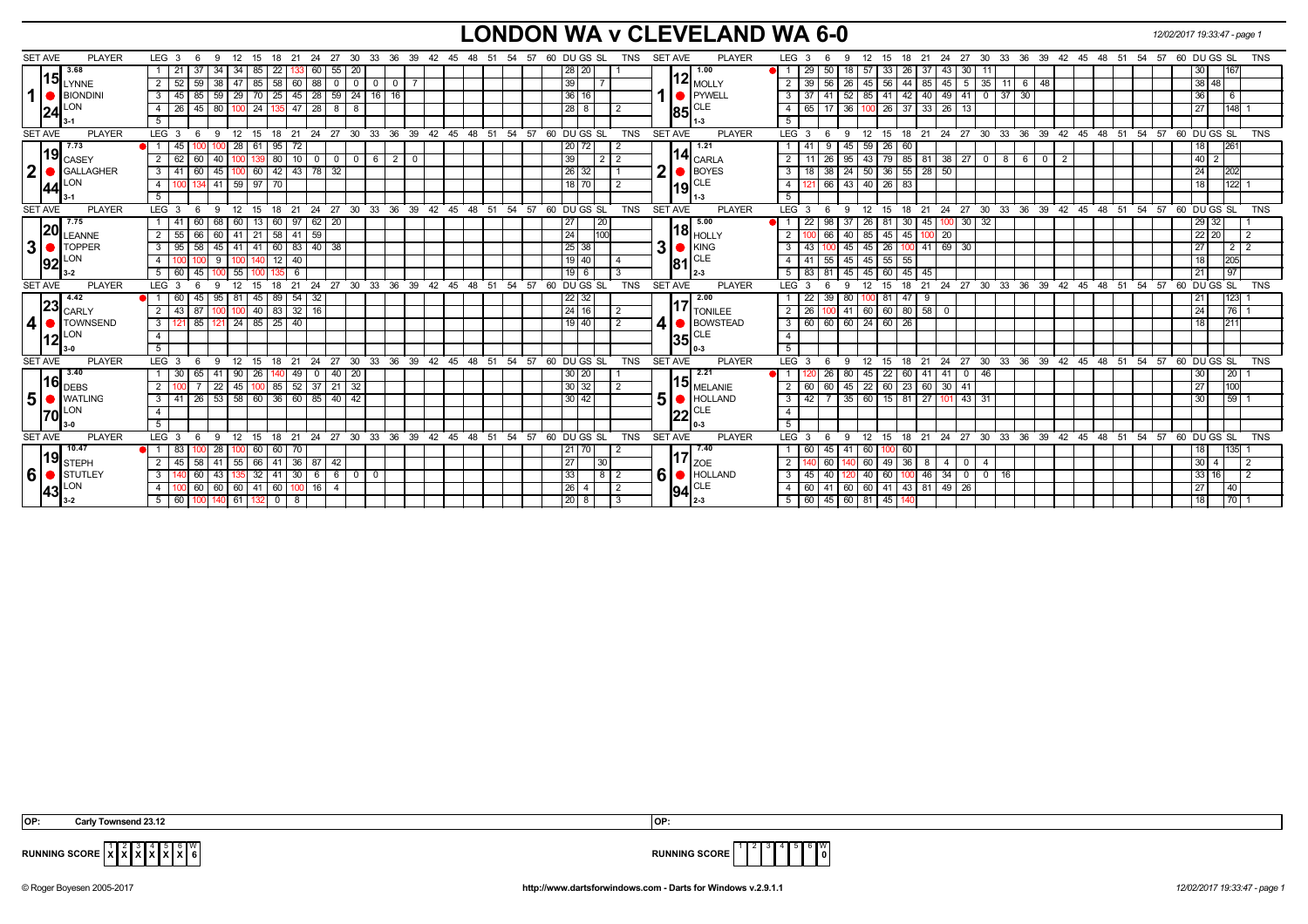# **LONDON WA v CLEVELAND WA 6-0** *12/02/2017 19:33:49 - page 2*

### **LONDON WA**

### **CLEVELAND WA**

| <b>PLAYER</b>       | W/L | LWON | LOS <sub>T</sub> | <b>AVE</b> | <b>TAVE</b> | <b>PTS</b> | <b>DRTS</b> | <b>TON</b> | TON+ | 180 | <b>TONS</b> | <b>PLAYER</b>           | W/L | LWON | <b>LOS</b> | <b>AVE</b> | <b>TAVE</b>      | <b>PTS</b> | <b>DRTS</b> | TON | <b>TON-</b> | 180 | <b>TONS</b> |
|---------------------|-----|------|------------------|------------|-------------|------------|-------------|------------|------|-----|-------------|-------------------------|-----|------|------------|------------|------------------|------------|-------------|-----|-------------|-----|-------------|
| Lynne Biondini      |     |      |                  | 15.24      | 3.68        | 1997       | 131         |            |      |     |             | Molly Pywell            |     |      |            | 12.85      | 1.00             | 1683       | 131         |     |             |     |             |
| Casey Gallagher     |     |      |                  | 19.44      | 7.73        | 2002       | 103         |            |      |     |             | Carla Boyes             |     |      |            | 14 19      | 1.21             | 1419       | 100         |     |             |     |             |
| Leanne Topper       |     |      |                  | 20.92      | 7.75        | 2385       | 14          |            |      |     |             | Holly King              |     |      |            | 18.81      | 5.00             | 2201       | 117         |     |             |     |             |
| Carly Townsend      |     |      |                  | 23.12      | 4.42        | 1503       |             |            |      |     |             | <b>Tonilee Bowstead</b> |     |      |            | .35        | 2.00             | 1093       | ხპ          |     |             |     |             |
| <b>Debs Watling</b> |     |      |                  | 16.70      | 3.40        | 1503       |             |            |      |     |             | l Melanie Holland       |     |      |            |            | 2.2 <sup>1</sup> | 1324       |             |     |             |     |             |
| Steph Stutley       |     |      |                  | 19.43      | 10.47       | 2467       | 127         |            |      |     |             | Zoe Holland             |     |      |            | 17.94      | 7.40             | 2260       | 126         |     |             |     |             |
| <b>TOTALS</b>       |     |      |                  | 18.82      | 0.00        |            | 630         |            |      |     |             | <b>TOTALS</b>           |     |      | 18         | 15.99      | 0.00             | 9980       | 624         |     |             |     |             |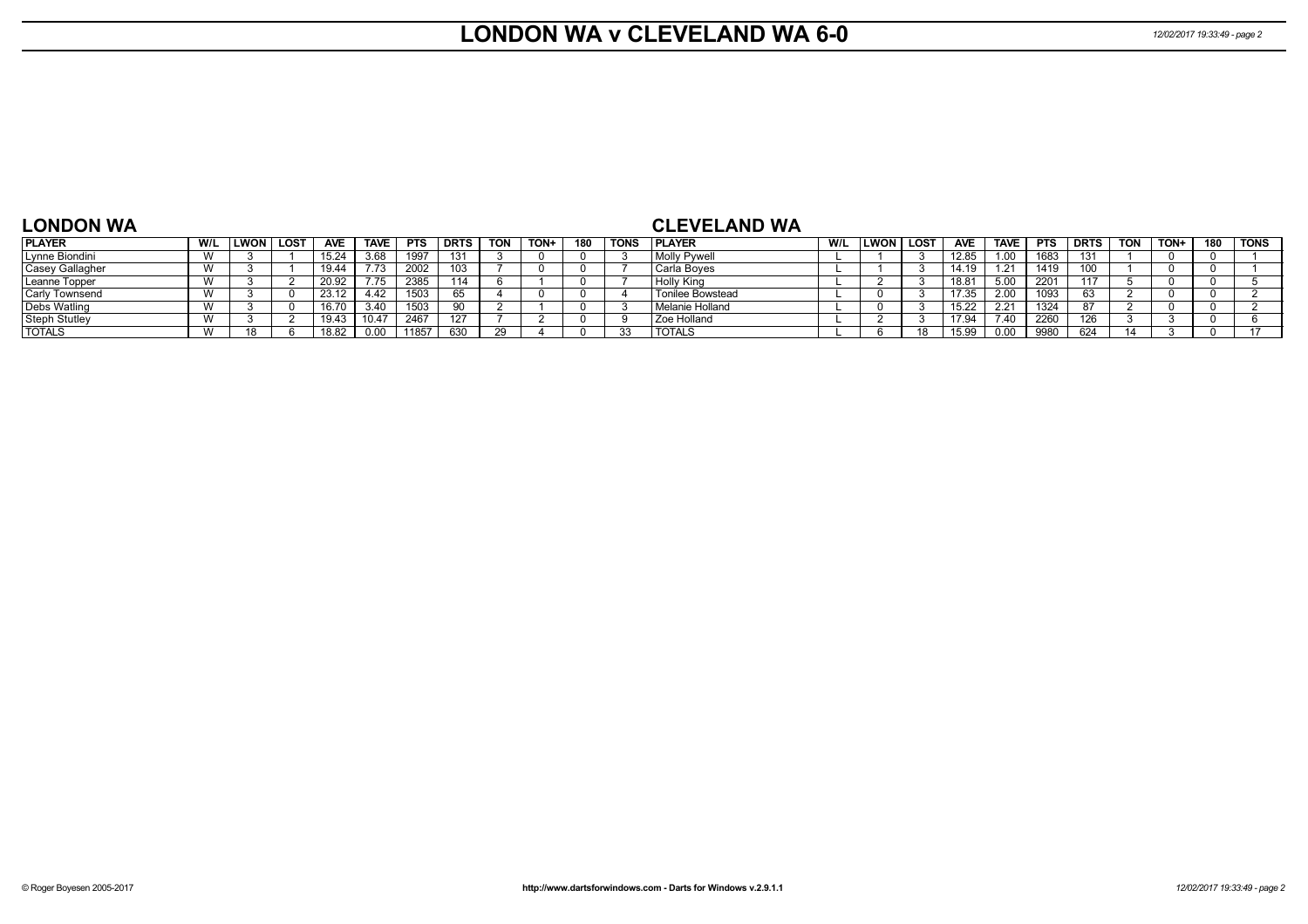## **LONDON MB v CLEVELAND MB 11-1** *12/02/2017 19:33:56 - page 1*

| <b>SET AVE</b><br><b>PLAYER</b>             | <b>PLAYER</b><br>LEG 3 6 9 12 15 18 21 24 27 30 33 36 39 42 45 48 51 54 57 60 DUGS SL TNS<br><b>SET AVE</b>                                                                                 | LEG 3 6 9 12 15 18 21 24 27 30 33 36 39 42 45 48 51 54 57 60 DU GS SL<br>TNS                                                                              |
|---------------------------------------------|---------------------------------------------------------------------------------------------------------------------------------------------------------------------------------------------|-----------------------------------------------------------------------------------------------------------------------------------------------------------|
| 10.93                                       | 1 81 98<br>140 60 42 60 20<br>20   20  <br>8.95<br> 24                                                                                                                                      | 25 140 84 60 60 64 52<br>11                                                                                                                               |
| 23 CHRISTOPHER                              | 2 60 17 26 180 40 100 78<br>21 78<br>$2+1$<br>SAM                                                                                                                                           | 100 47 66 45 60 95<br>2<br>18<br>88 I 1                                                                                                                   |
| <b>O</b> HOLT                               | 3   100   43   55   133   58   40   40<br><b>GRAHAM</b><br> 21  32  2<br>IOI                                                                                                                | $3   96   59   97   100   77   40   24   8$<br>$\vert$ 1                                                                                                  |
| $ 70 ^{LON}$                                | $ 73 $ <sup>CLE</sup><br>4 32 59 100 100 60<br>15<br>150 2                                                                                                                                  | $\overline{4}$<br>140 100 135 94 32<br>13 32<br>$\vert$ 3                                                                                                 |
| $3-2$                                       | $5 \mid 97 \mid 100 \mid 45 \mid 140 \mid 59 \mid 40 \mid 20$<br>$21$ 20<br>$\sqrt{2}$                                                                                                      | 5 <sup>7</sup><br>$99 \mid 32 \mid 6$<br>97 85 180<br>$\overline{\phantom{0}}$<br>21                                                                      |
| SET AVE<br><b>PLAYER</b>                    | $LEG_3$ 6<br>$9$ 12 15<br>18  21  24  27  30  33  36  39  42  45  48  51  54  57  60  DU GS  SL<br>TNS<br><b>SET AVE</b><br><b>PLAYER</b>                                                   | 12 15 18 21 24 27 30 33 36 39 42 45 48 51 54 57 60 DUGS SL<br>LEG 3<br>6<br>9<br><b>TNS</b>                                                               |
| 9.91                                        | 1 85 45 125 100 40<br>8.60<br>18 I1<br>  3                                                                                                                                                  | 60 55 45 30 100<br>$\mathbf{1}$<br><b>211</b><br>15                                                                                                       |
| $\left  23 \right _{\text{MARK}}$           | $21$ PETER<br>2 85 26<br>40 140<br>100<br>27<br>25 35 30 0<br>$20 \mid 2$                                                                                                                   | $\overline{2}$<br>60 45 29<br>60<br>$53 \mid 7 \mid 0$<br>100<br>$\overline{7}$<br>29                                                                     |
| 2   GALLAGHER                               | $3   45   140   45   26   81   100   48$<br>23 16<br><b>MAW</b><br>16<br>$\sqrt{2}$<br>I O                                                                                                  | 3<br>15 60 60 100 60 140<br>30 <sup>°</sup><br>21<br>$36 \mid 2$                                                                                          |
| $ 90 ^{LON}$                                | <b>CLE</b><br>4   180   59   97   99   66<br>15 66<br>$1 + 1$                                                                                                                               | $\overline{4}$<br>45 100<br>$60 \mid 40$<br>$762+1$                                                                                                       |
|                                             | $5\sqrt{2}$                                                                                                                                                                                 | $\overline{5}$                                                                                                                                            |
| <b>SET AVE</b><br><b>PLAYER</b>             | LEG 3 6 9 12 15 18 21 24 27 30 33 36 39 42 45 48 51 54 57 60 DUGS SL TNS<br>SET AVE<br><b>PLAYER</b>                                                                                        | LEG 3 6 9 12 15 18 21 24 27 30 33 36 39 42 45 48 51 54 57 60 DUGS SL<br><b>TNS</b>                                                                        |
| 11.00                                       | 1   45   140   43   180   53   30  <br>$102+1$<br>10.20<br>18 I                                                                                                                             | 60 35 140 59 45 100 62<br>$\overline{1}$<br>21   62                                                                                                       |
| $\ 23\ _{\text{TONY}}$                      | <b>22</b> SHAUN<br>2   85   83   100   60   55   78  <br>18<br>4011                                                                                                                         | 2   81   55   83   140   88   54  <br>17 54                                                                                                               |
| $3  \bullet  $ HAMIT                        | 3 • <br>$3   140   68   100   64   57   32   40$<br>$21$ 40<br>$\sqrt{2}$<br><b>PHIPSON</b>                                                                                                 | $\overline{\mathbf{3}}$<br>85 100 100 60 40 100 12<br>21<br>4 3                                                                                           |
| LON                                         | <b>CLE</b>                                                                                                                                                                                  | $-4$                                                                                                                                                      |
| 16                                          | 4   54   140   60   62   45   100   0   40<br>24 40<br>$\sqrt{2}$<br>164                                                                                                                    | 100   100   60   45   60   22   40  <br>$74$   2                                                                                                          |
|                                             | $5 \mid 100 \mid 22 \mid 60 \mid 60 \mid 100 \mid 85 \mid 54 \mid 10 \mid 10$<br>25110<br>l 2                                                                                               | $95 \mid 60 \mid 26 \mid 140 \mid 60 \mid 40 \mid 60 \mid 10 \mid 6$<br>5<br>4   1                                                                        |
| SET AVE<br><b>PLAYER</b>                    | LEG 3 6 9 12 15 18 21 24 27 30 33 36 39 42 45 48 51 54 57 60 DUGS SL TNS<br><b>PLAYER</b><br>SET AVE                                                                                        | LEG 3 6 9 12 15<br>18  21  24  27  30  33  36  39  42  45  48  51  54  57  60  DU GS  SL<br><b>TNS</b>                                                    |
| <b>19.61</b>                                | 1 85 98 45 180 43 34 0<br>24<br>6.65                                                                                                                                                        | 100 60 41 85 41 100<br>$\overline{1}$<br>$34 \mid 40$                                                                                                     |
| $\left 22\right _{\text{MATTHEW}}$          | $\left  20 \right _{\rm KEVIN}$<br>60<br>2   100<br>14 <sub>0</sub><br>10 <sup>4</sup><br>15 10<br>$\vert 4 \vert$                                                                          | $\overline{2}$<br>81 50 21 100 85<br>15 <sup>1</sup><br>164  1                                                                                            |
| 4   FINCH                                   | 3   41   41   45   60   55   140   59   60<br>23 60<br><b>JOHNSON</b><br>l 1                                                                                                                | $\overline{\mathbf{3}}$<br>24 81 9 24 100 34<br>21<br>$89$   2                                                                                            |
| 21                                          | $ 71 $ <sup>CLE</sup><br>$4$   24   48   43   45   60   45   100   60<br> 24 <br>76 1                                                                                                       | 125 43 45 45 60 60 55 48 20<br>$\overline{4}$<br>27 20                                                                                                    |
| $3 - 2$                                     | $5$   41   60   80   59   100   60   54   47<br>23 47                                                                                                                                       | 24   85   60   85   85   41   85  <br>5 <sup>5</sup><br>21                                                                                                |
| <b>SET AVE</b><br><b>PLAYER</b>             | LEG 3 6 9 12 15 18 21 24 27 30 33 36 39 42 45 48 51 54 57<br>60 DUGS SL TNS<br><b>SET AVE</b><br><b>PLAYER</b>                                                                              | 12 15<br>18 21 24 27 30 33 36 39 42 45 48 51 54 57 60 DUGS SL<br>LEG $3 \t6$<br>-9<br><b>TNS</b>                                                          |
| 10.49                                       | 1   140   57   98   60   56   74<br>16<br>7.40<br>18                                                                                                                                        | $100 \ 60 \ 41 \ 62$<br>$\overline{1}$<br>$00$ 78 60<br>$21 \ 62$                                                                                         |
| $\left 29\right _{\text{DEAN}}$             | $\left 23\right _{\text{GRAHAM}}$<br>$\overline{2}$<br>96<br>76<br>14 76                                                                                                                    | $\overline{2}$<br>41<br>60 I<br>85<br>12                                                                                                                  |
| $5$ $\circ$ COUGHLAN                        | 5<br>PALMER<br>3   140   42   59   99   93   52<br>18                                                                                                                                       | $\overline{\mathbf{3}}$<br>85 100 60 55 81 60 60<br>21.60                                                                                                 |
| $\bm{\mathsf{[09]}}^\text{\tiny{LON}}$      | <b>CLE</b><br>$100$ 78 57 58 68<br>$4 \overline{140}$<br>18 68<br>2                                                                                                                         | 140 45 60 100 100<br>$\overline{4}$<br>15<br>56 3                                                                                                         |
|                                             | $5 \mid$<br>76 64 91<br>70<br>17 70                                                                                                                                                         | 60 60 66<br>24 68                                                                                                                                         |
|                                             |                                                                                                                                                                                             |                                                                                                                                                           |
|                                             |                                                                                                                                                                                             |                                                                                                                                                           |
| SET AVE<br><b>PLAYER</b>                    | LEG 3 6<br>9 12 15 18 21 24 27 30 33 36 39 42 45 48 51 54 57 60 DUGS SL<br>TNS<br><b>SET AVE</b><br><b>PLAYER</b><br>4.40                                                                   | 6 9 12 15 18 21 24 27 30 33 36 39 42 45 48 51 54 57 60 DUGS SL<br>LEG 3<br><b>TNS</b>                                                                     |
|                                             | 1   121   81   40   43   44   81   63   28<br>22 28                                                                                                                                         | $\overline{1}$<br>60   81   140   22   100   58   20                                                                                                      |
| $\left\  24 \right\ _\text{PAUL}$           | $\bm{21}$ <sub>MAKHAN</sub><br>2<br>30 60 81 138<br>$\sqrt{52}$<br>$17$ 52<br>2                                                                                                             | $\overline{2}$<br>85 100 41 72 19 45<br>18<br><b>39I</b>                                                                                                  |
| 6   KILLINGTON                              | 6<br>3   41   43   55   100   41   85  <br><b>CHAHAL</b><br>22116<br>$\sqrt{2}$<br>16<br>$\bullet$ 1                                                                                        | 3   41   60   100   92   41   81   36<br>50 <sup>1</sup>                                                                                                  |
|                                             | <b>CLE</b><br>4<br>157                                                                                                                                                                      | $\overline{4}$                                                                                                                                            |
| $ 64 ^{LON}$<br>$3-0$                       | 5<br>$0 - 3$                                                                                                                                                                                | 5                                                                                                                                                         |
| <b>SET AVE</b><br><b>PLAYER</b>             | LEG 3 6 9 12 15 18 21 24 27 30 33 36 39 42 45 48 51 54 57 60 DUGS SL<br><b>PLAYER</b><br>TNS<br>SET AVE                                                                                     | <b>TNS</b><br>LEG <sub>3</sub><br>6 9 12 15 18 21 24 27 30 33 36 39 42 45 48 51 54 57 60 DUGS SL                                                          |
| 5.48                                        | 1   100   93   46   81   83   66   32<br>6.08<br>19   32                                                                                                                                    | 45 45 45 30 60 60 45<br>$\vert$ 1                                                                                                                         |
| $\left 23\right _{\text{DANNY}}$            | 23 <br>$2 \ 83 \ 100$<br>43 60 60 47 42<br>21<br><b>ROBERT</b><br>66 1                                                                                                                      | $\overline{2}$<br>$11 \quad 8 \quad 8$<br>$19$ 8                                                                                                          |
| 7   FAULKNER                                | $3 \mid 28 \mid 60 \mid 100 \mid 60 \mid 60$<br>SMITH<br>18<br>$70\overline{2}$<br>$\bullet$                                                                                                | $\overline{\mathbf{3}}$<br>75 60 83 60 80 87 56<br>$21 \ 56$                                                                                              |
|                                             | <b>CLE</b><br>4 54 80 57 54 125<br>86 1<br>18 I<br>45                                                                                                                                       | 85 60 81 81 134<br>$\overline{4}$<br>60<br>17 60                                                                                                          |
| $\left  45 \right $<br>$1-3$                | 5                                                                                                                                                                                           | $\overline{5}$                                                                                                                                            |
| <b>SET AVE</b><br><b>PLAYER</b>             | LEG 3 6 9 12 15 18 21 24 27 30 33 36 39 42 45 48 51 54 57 60 DUGS SL TNS<br><b>SET AVE</b><br><b>PLAYER</b>                                                                                 | LEG 3 6 9 12 15 18 21 24 27 30 33 36 39 42 45 48 51 54 57 60 DUGS SL<br><b>TNS</b>                                                                        |
| 7.88                                        | 100 85 100 60 56<br>6.80<br>1 100<br>17 56<br>3                                                                                                                                             | $100$ 45<br>$100$ 96 30<br>$\mathbf{1}$                                                                                                                   |
|                                             | 2 60 45 81 140 87 52 36<br>19 36                                                                                                                                                            | 60 100<br>45 45 86 33<br>2<br>3212                                                                                                                        |
| $\left\  \mathbf{24}\right\  _{\text{ROB}}$ | <b>22</b> DAVID<br>8<br>$3 \mid 38 \mid 85 \mid 81 \mid 100 \mid 36 \mid 60 \mid 77 \mid$<br><b>O</b> HUNTER<br>24<br>$\Omega$<br>24   1                                                    | 60 45 45 23 140 85 47 56<br>3<br>24 56                                                                                                                    |
| 8 <b>O</b> EDWARDS                          | <b>CLE</b><br>125 45 60 42 58 48<br>4<br>$21$   48<br>2                                                                                                                                     | $\overline{4}$<br>60   140   43   60   85   74   30<br>21<br>911                                                                                          |
| $\left  44 \right  ^{\text{LON}}$           | 631<br>5 <sup>5</sup>                                                                                                                                                                       | $5\overline{)}$                                                                                                                                           |
| SET AVE<br><b>PLAYER</b>                    | $LEG_3$ 6<br>9 12 15 18 21 24 27 30 33 36 39 42 45 48 51 54 57 60 DUGS SL TNS<br><b>SET AVE</b><br><b>PLAYER</b>                                                                            | LEG 3 6 9 12 15 18 21 24 27 30 33 36 39 42 45 48 51 54 57 60 DUGS SL<br><b>TNS</b>                                                                        |
| 10.80                                       | 1 60 180 43 83 78 57<br>4.66<br>$18$ 57<br>$1 + 1$                                                                                                                                          | 58 100 80 59 24 54<br>$\overline{1}$<br>18 <sup>1</sup><br>126                                                                                            |
|                                             |                                                                                                                                                                                             |                                                                                                                                                           |
| $27$ <sub>DAVID</sub>                       | $\left  22\right  _{\text{MICHAEL}}$<br>2 60 41 100 100<br>60<br>18 60<br>  3                                                                                                               | $\overline{2}$<br>45 60 55 81 55<br>15<br>100 129                                                                                                         |
| 9   WAWRZEWSKI                              | 9<br>3   100   28   43   60   180<br><b>THORNHILL</b><br>59<br>18 I<br>$312+1$<br>$\bullet$<br><b>ICLE</b>                                                                                  | $\overline{\mathbf{3}}$<br>$63$ 52 10 10<br>  137<br>19<br>15                                                                                             |
| $ 40 ^{LON}$                                | 4 60 100 180 60 77 24<br>$18$   24<br>$2+1$<br> 58                                                                                                                                          | 4 41 96 45 60 99                                                                                                                                          |
|                                             | 5 <sup>1</sup>                                                                                                                                                                              | $-5$                                                                                                                                                      |
| <b>SET AVE</b><br><b>PLAYER</b>             | $LEG \cdot 3 \cdot 6$<br>9 12 15 18 21 24 27 30 33 36 39 42 45 48 51 54 57 60 DUGSSL TNS<br><b>PLAYER</b><br><b>SET AVE</b>                                                                 | LEG $3 \div 6 \div 9$<br>$12 \quad 15$<br>18 21 24 27 30 33 36 39 42 45 48 51 54 57 60 DUGS SL<br><b>TNS</b>                                              |
| 10.20                                       | 1   45   140   41   59   60   66   80   10  <br>10.20<br>22 10                                                                                                                              | 60 55 140 81 41 58 34<br>$\overline{1}$<br>21                                                                                                             |
| $\left\  23 \right\ _{\rm NICK}$            | $\bm{23}$ MARK<br>$2 \mid 100 \mid 26 \mid 58 \mid 55 \mid 60 \mid 62 \mid$<br>18<br>140 1                                                                                                  | $\overline{2}$<br>40 100 100 97 32 24 8<br>20 8                                                                                                           |
| 10   COCKS                                  | 3   95   82   140   100   44   40<br><b>0 MUCKIAN</b><br>17 40 <br>$\overline{2}$                                                                                                           | $\overline{3}$<br>  60   81   60   100   60  <br>15<br>140 1                                                                                              |
| $ 39 ^{LON}$                                | $\left  06 \right _{\substack{2-3 \ 2-3}}^{\text{CLE}}$<br>4   140   43   100   100   94   21  <br>18 3 3<br>$5$   41   60   100   60   60   100   40   0   40  <br>26 40<br>$\overline{2}$ | 4 60 60 60 140 60 88 33<br> 21 33 <br>$\vert$ 1<br>$5 \mid 100 \mid 100 \mid 100 \mid 60 \mid 98 \mid 33 \mid 0 \mid 6 \mid$<br> 24 <br>$\vert 4 \vert 3$ |



| - 1<br>, | <b>RUNNING SCORE</b> |  | 2131 | 4 L 5 L | 16 I | -<br>l x l | - 52 | 10 I W |  |
|----------|----------------------|--|------|---------|------|------------|------|--------|--|
|          |                      |  |      |         |      |            |      |        |  |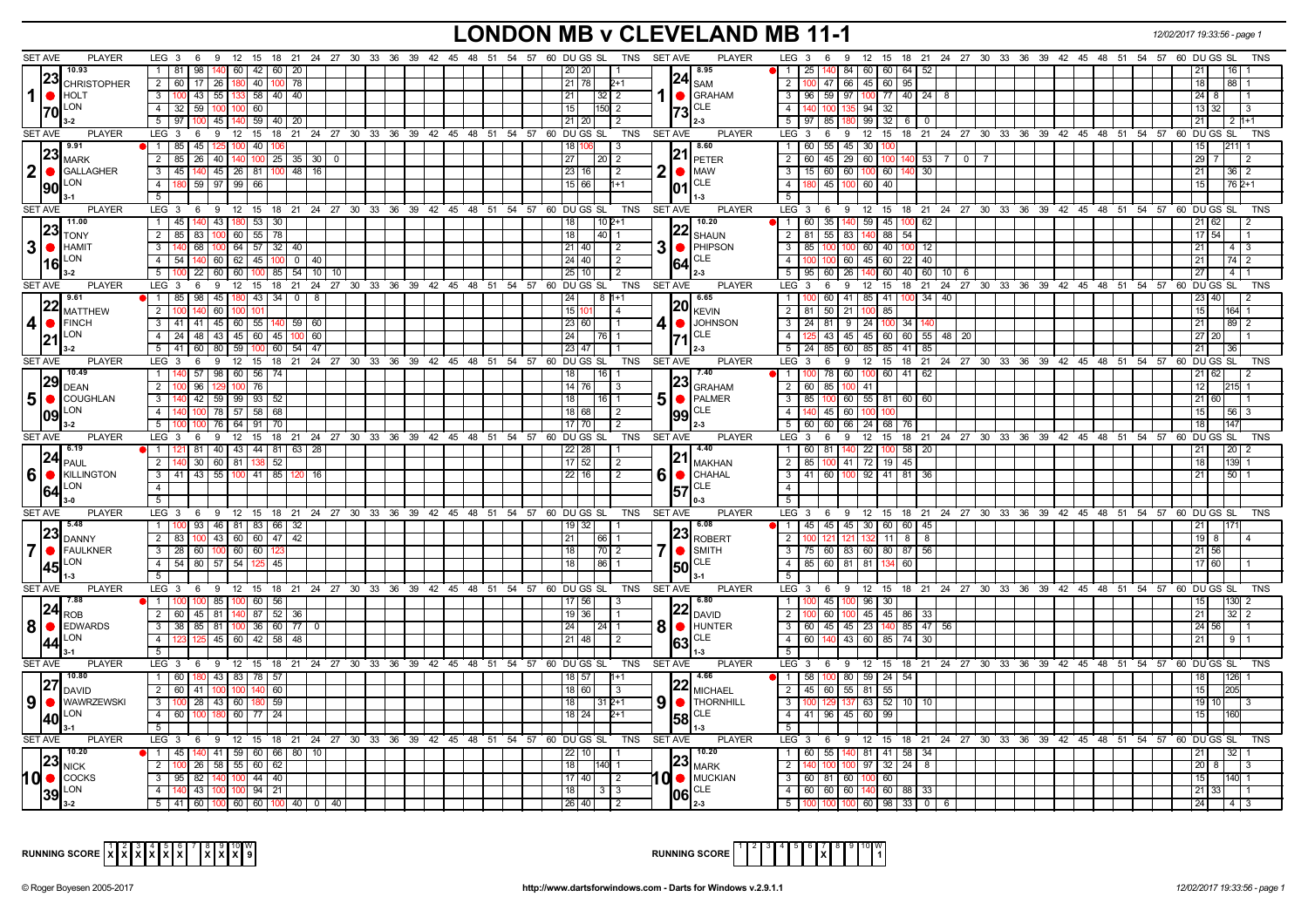# **LONDON MB v CLEVELAND MB 11-1** *12/02/2017 19:34:01 - page 2*

| <b>SET AVE</b> |                          | <b>PLAYER</b>  | LEG <sub>3</sub> |       |                   |       |       | 18       |              |    | 24 27 | - 30         | 33 36 39 42 45 48 51 54 57 60 DUGS SL |  |                |  |    |    |             | TNS        | <b>SET AVE</b> |                        | <b>PLAYER</b> |                  | LEG 3 |      | $\alpha$<br>- 6 |       | - 12         | - 18                  | 24 27 30      |                 |          |  | 33 36 39 42 45 48 51 54 |  | 57  | 60 DU GS SL |         |      | <b>TNS</b> |  |
|----------------|--------------------------|----------------|------------------|-------|-------------------|-------|-------|----------|--------------|----|-------|--------------|---------------------------------------|--|----------------|--|----|----|-------------|------------|----------------|------------------------|---------------|------------------|-------|------|-----------------|-------|--------------|-----------------------|---------------|-----------------|----------|--|-------------------------|--|-----|-------------|---------|------|------------|--|
|                | 11.16                    |                |                  | -60 I | <b>0 58 55 41</b> |       |       |          | 60   41      |    |       |              |                                       |  |                |  |    | 21 |             |            |                | $22\frac{5.84}{PAUL}$  |               |                  |       |      |                 | 68 I  | 58 I         | 57<br>12              |               |                 |          |  |                         |  |     |             |         |      |            |  |
|                | $\mathbf{23}$ BEN        |                |                  |       |                   |       | 92    | 32       | 20           |    |       |              |                                       |  |                |  |    |    | 1 ZU        |            |                |                        |               |                  |       |      |                 | 85    | $31 \mid 60$ | 73                    |               |                 |          |  |                         |  |     |             |         | l 55 |            |  |
|                |                          | CHEESEMAN      |                  | 96    | l 41              |       |       | 21       |              |    |       |              |                                       |  |                |  |    | 20 |             |            |                |                        | NICHOLSON     |                  |       |      |                 |       | $145$ 60 99  | $62 \mid 26$          |               |                 |          |  |                         |  |     |             |         |      |            |  |
|                |                          |                |                  |       |                   | -60 I |       |          | $20 \mid 20$ |    | -20   |              |                                       |  |                |  |    |    | 25 20       |            |                | $39$ <sup>CLE</sup>    |               |                  |       | 60 I |                 | 60    | 06 IC        | 73<br>42 <sub>1</sub> |               |                 |          |  |                         |  |     |             |         | 38   |            |  |
|                |                          |                |                  |       |                   |       |       |          |              |    |       |              |                                       |  |                |  |    |    |             |            |                | 11-3                   |               |                  |       |      |                 |       |              |                       |               |                 |          |  |                         |  |     |             |         |      |            |  |
| <b>SET AVE</b> |                          | <b>PLAYER</b>  | LEG :            |       |                   |       |       | 15 18 21 |              | 24 | 27    | $30^{\circ}$ | 33 36 39                              |  | 42 45 48 51 54 |  | 57 |    | 60 DU GS SL | <b>TNS</b> | <b>SET AVE</b> |                        | <b>PLAYER</b> | LEG <sup>1</sup> |       |      | ം               |       |              | $12$ 15 18 21         | $24 \quad 27$ | 30 <sup>°</sup> | 33 36 39 |  | 42 45 48 51 54          |  | -57 | 60 DU GS SL |         |      | <b>TNS</b> |  |
|                | $22_{\text{MAT}}^{5.33}$ |                |                  |       | 60 I              |       | 00155 |          | 85 16        |    |       |              |                                       |  |                |  |    | 21 |             |            |                | $22\int_{DAVE}^{6.82}$ |               |                  |       |      |                 |       | 45           | 94<br>$\overline{40}$ |               |                 |          |  |                         |  |     |             | 20 40 1 |      |            |  |
|                |                          |                |                  |       | l 81              | 41    |       | 30       |              |    |       |              |                                       |  |                |  |    | 24 |             |            |                |                        |               |                  |       |      |                 | 64    | 42           | 38                    |               |                 |          |  |                         |  |     |             |         | 110  |            |  |
| 12 I           |                          | <b>NWINZAR</b> |                  |       | 551               | -99   | 45    |          | 99 80        | 40 |       |              |                                       |  |                |  |    | 23 |             |            | . 2            | GREEDY                 |               |                  |       |      |                 | 60    | II 58.       | 36<br>86              |               |                 |          |  |                         |  |     |             |         | 20   |            |  |
|                | $32_{3.1}^{LON}$         |                |                  |       |                   | -99 I | 95    |          | 40 60        |    |       |              |                                       |  |                |  |    |    | 20 60       |            |                | $19$ <sub>1-3</sub>    |               |                  |       | 30 I |                 | -38 I | 121 60       | 56<br>49              |               |                 |          |  |                         |  |     |             |         | 66   |            |  |
|                |                          |                |                  |       |                   |       |       |          |              |    |       |              |                                       |  |                |  |    |    |             |            |                |                        |               |                  |       |      |                 |       |              |                       |               |                 |          |  |                         |  |     |             |         |      |            |  |

| OP: | ilan 29.09                                          |                      | <b>Smith 23.50</b>         |
|-----|-----------------------------------------------------|----------------------|----------------------------|
| JN  | 10 11 12 W<br>.<br>$\ X\ X\ X\ X\ X\ 11$<br>_______ | <b>OUNNING SCORE</b> | 1   1 2   VV<br>IXI<br>. . |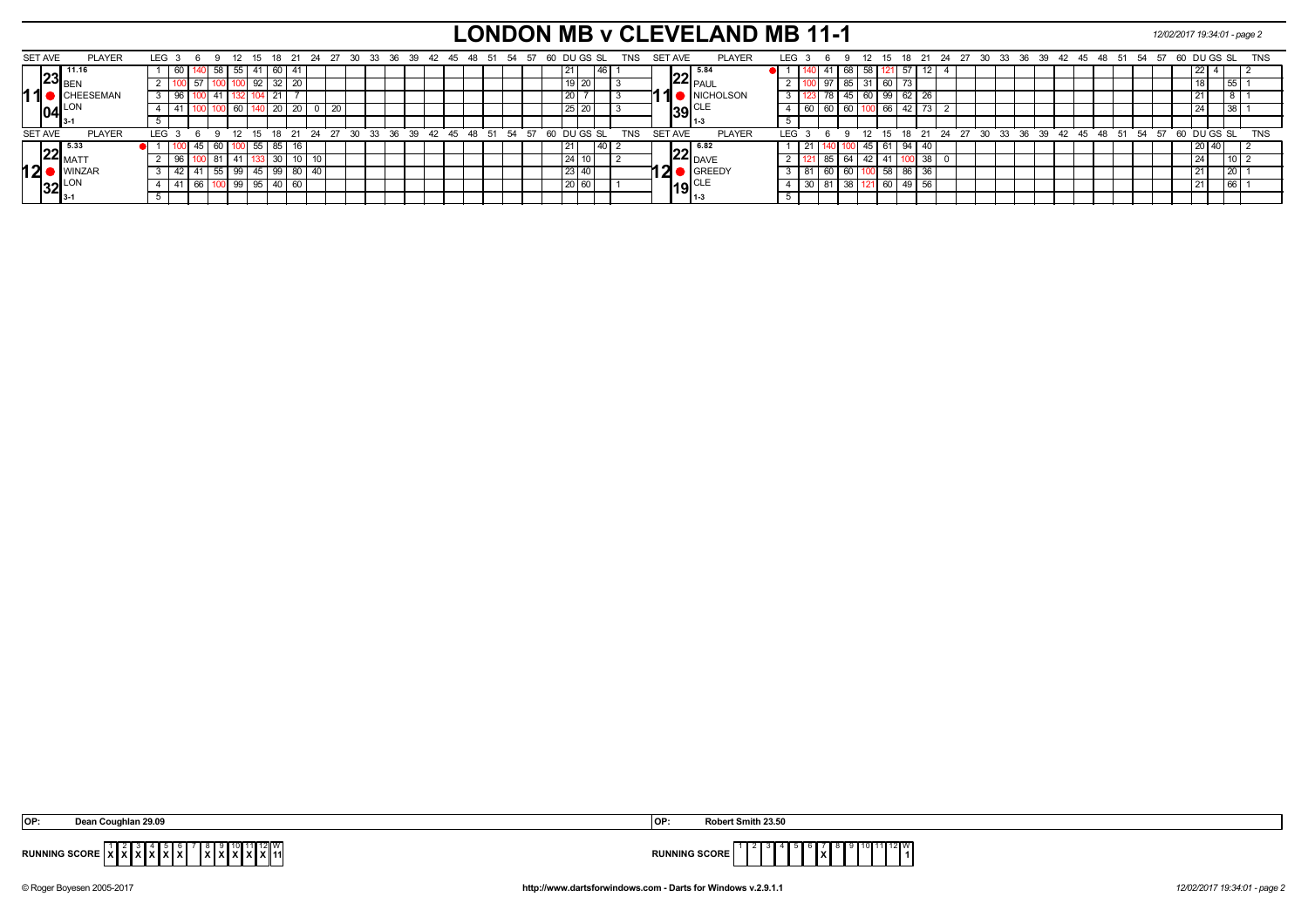# **LONDON MB v CLEVELAND MB 11-1** *12/02/2017 19:34:02 - page 3*

### **LONDON MB**

### **CLEVELAND MB**

| <b>PLAYER</b>        | W/L                   | <b>LWON</b> I | <b>LOST</b> | <b>AVE</b>     | <b>TAVE</b> | <b>PTS</b> | <b>DRTS</b> | <b>TON</b> | TON+ | 180 | TONS   | <b>IPLAYER</b>        | W/L | <b>LWON</b> | LOST | <b>AVE</b>     | TAVE  | <b>PTS</b> | <b>DRTS</b> | TON | TON+ | 180 | <b>TONS</b> |
|----------------------|-----------------------|---------------|-------------|----------------|-------------|------------|-------------|------------|------|-----|--------|-----------------------|-----|-------------|------|----------------|-------|------------|-------------|-----|------|-----|-------------|
| Christopher Holt     | vv                    |               |             | 23.70          | 10.93       | 2323       |             |            |      |     | $9+1$  | Sam Graham            |     |             |      | $24.7^{\circ}$ | 8.95  | 2399       | 97          |     |      |     | $7 + 1$     |
| Mark Gallagher       | $\lambda$<br>v v      |               |             | 23.90          | 9.91        | 1984       | 83          |            |      |     | 8+1    | Peter Maw             |     |             |      | 21.01          | 8.60  | 1681       | 80          |     |      |     | $7 + 1$     |
| <b>Tony Hamit</b>    | <b>VV</b>             |               |             | 23.16          | 11.00       | 2455       | 106         |            |      |     | -9+    | Shaun Phipson         |     |             |      | 22.64          | 10.20 | 2423       | 107         |     |      |     |             |
| <b>Matthew Finch</b> |                       |               |             | $22.2^{\circ}$ | 9.61        | 2421       | 109         |            |      |     | 8+1    | Kevin Johnson         |     |             |      | 20.7           | 6.65  | 2216       | 107         |     |      |     |             |
| Dean Coughlan        | $\mathbf{M}$<br>v v   |               |             | 29.09          | 0.49        | 2473       | 85          |            |      |     |        | <b>Graham Palmer</b>  |     |             |      | 23.99          | 7.40  | 2087       | 87          |     |      |     |             |
| Paul Killington      |                       |               |             | 24.64          | 6.19        | 1503       | 61.         |            |      |     |        | Makhan Chahal         |     |             |      | 21.57          | 4.40  | 1294       | 60          |     |      |     |             |
| Danny Faulkner       |                       |               |             | 23.45          | 5.48        | 1782       |             |            |      |     |        | Robert Smith          | W   |             |      | 23.50          | 6.08  | 1833       |             |     |      |     |             |
| Rob Edwards          | $\overline{M}$<br>v v |               |             | 24.44          | 7.88        | 1980       | 81          |            |      |     |        | David Hunter          |     |             |      | 22.63          | 6.80  | 1833       | 81          |     |      |     |             |
| David Wawrzewski     |                       |               |             | 27.40          | 10.80       | 1973       |             |            |      |     | 8+3    | Michael Thornhill     |     |             |      | 22.58          | 4.66  | 1513       | 67          |     |      |     |             |
| Nick Cocks           | v v                   |               |             | 23.39          | 0.20        | 2362       | 101         |            |      |     |        | Mark Muckian          |     |             |      | 23.06          | 10.20 | 2329       | 101         |     |      |     |             |
| Ben Cheeseman        | <b>VV</b>             |               |             | 23.04          | . 16        | 1958       | 85          |            |      |     |        | <b>Paul Nicholson</b> |     |             |      | 22.39          | 5.84  | 1903       | 85          |     |      |     |             |
| Matt Winzar          | $\lambda$             |               |             | 22.32          | 5.33        | 1964       | 88          |            |      |     |        | Dave Greedy           |     |             |      | 22.19          | 6.82  | 1908       | 86          |     |      |     |             |
| <b>TOTALS</b>        |                       |               |             | 24.09          | 0.00        | 25178      | 1045        |            |      |     | $92+7$ | <b>TOTALS</b>         |     |             | .34  | 22.61          | 0.00  | 23419      | 1036        | 56  |      |     | 75+2        |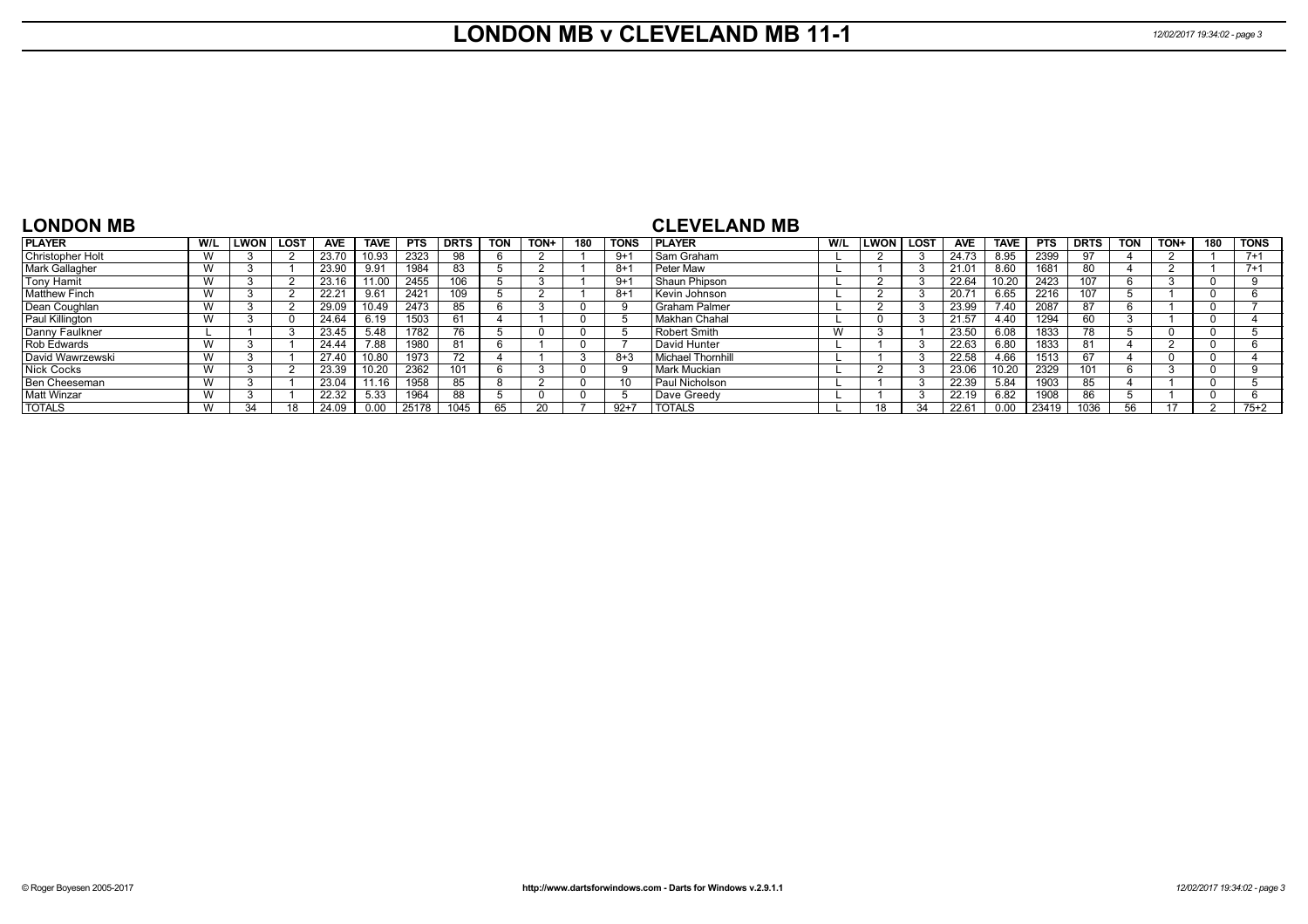## **LONDON WB v CLEVELAND WB 4-2** *12/02/2017 19:34:11 - page 1*

| <b>SET AVE</b><br><b>PLAYER</b>      | LEG 3                                                            | 24 27                                        | 30<br>33 36                                                                     |                              |                                |            |           | 60 DU GS SL                                    | TNS            | <b>PLAYER</b><br>SET AVE                  | LEG <sub>3</sub>                 |            |                      |                  | 21 24                                           |              |                                  |           |                   |  |       | 27 30 33 36 39 42 45 48 51 54 57 60 DUGS SL                         |          | <b>TNS</b>                                            |
|--------------------------------------|------------------------------------------------------------------|----------------------------------------------|---------------------------------------------------------------------------------|------------------------------|--------------------------------|------------|-----------|------------------------------------------------|----------------|-------------------------------------------|----------------------------------|------------|----------------------|------------------|-------------------------------------------------|--------------|----------------------------------|-----------|-------------------|--|-------|---------------------------------------------------------------------|----------|-------------------------------------------------------|
| 3.26                                 | 15<br>-6<br>12                                                   | 18<br>- 21                                   |                                                                                 |                              | 39  42  45  48  51             |            | 54 57     |                                                |                | 13.59                                     |                                  | 9          | 12                   | 15<br>18         |                                                 |              |                                  |           |                   |  |       |                                                                     |          |                                                       |
| $\bm{\mathsf{[20]}}_\text{TAMMY}$    | 97<br>85<br>41<br>60 I                                           | 58 20<br>40<br>$55 \ 56$                     |                                                                                 |                              |                                |            |           | $24$ 40                                        |                | $\bm{\mathsf{15}}_{\mathsf{LEANNE}}$      | 26 <sub>1</sub>                  | 41         | 41                   | 30               | 39<br>46                                        |              |                                  |           |                   |  |       | 24                                                                  |          | $40$   2                                              |
|                                      | $45 \mid 41$<br>40<br>2 <sup>1</sup><br>60                       | 60                                           | 16<br>$\overline{0}$                                                            |                              |                                |            |           | 31 16                                          |                |                                           | $\overline{2}$<br>41             | -8         | $79 \mid 24 \mid$    | 43               | $22$   45   40   58                             |              |                                  |           |                   |  |       | 30                                                                  |          | 20                                                    |
| MACKENZIE                            | 36 81 68<br>$3 \mid 81$<br>105.                                  | $94 \overline{36}$                           |                                                                                 |                              |                                |            |           | $19$ 36                                        |                | 1   SMITH                                 | 3<br>$22 \mid 41$                |            |                      | $26$ 34 30 38 22 |                                                 |              |                                  |           |                   |  |       | 21                                                                  |          | 288                                                   |
| _ON<br>131                           | $\overline{4}$                                                   |                                              |                                                                                 |                              |                                |            |           |                                                |                | CLE<br>140I                               | 4                                |            |                      |                  |                                                 |              |                                  |           |                   |  |       |                                                                     |          |                                                       |
| 3-0                                  | 5 <sup>1</sup>                                                   |                                              |                                                                                 |                              |                                |            |           |                                                |                | $0 - 3$                                   | 5                                |            |                      |                  |                                                 |              |                                  |           |                   |  |       |                                                                     |          |                                                       |
| <b>SET AVE</b><br><b>PLAYER</b>      | LEG <sub>3</sub><br>- 6<br>-9<br>12<br>- 15                      | 18<br>24<br>27<br>- 21                       | $30^{\circ}$                                                                    |                              | 33 36 39 42 45 48 51 54 57     |            |           | 60 DU GS SL                                    | <b>TNS</b>     | <b>SET AVE</b><br><b>PLAYER</b>           | $LEG \ 3$                        | 9          | 12                   | 15<br>-18        |                                                 |              |                                  |           |                   |  |       | 21 24 27 30 33 36 39 42 45 48 51 54 57 60 DUGS SL                   |          | <b>TNS</b>                                            |
| 4.65<br>115 $\vert$ <sub>DEE</sub>   | 60<br>45<br>-41<br>44                                            | 28<br>42<br>$\vert$ 29<br>-44                | $48$ 0                                                                          | 101<br>10                    |                                |            |           | $37$   10                                      |                | 1.00                                      | 18 I                             | 26<br>26   | 26                   | 55<br>45         | 41 37 79 60 13 35                               |              |                                  |           |                   |  |       | 36                                                                  |          | 40                                                    |
|                                      | 85<br>140 85 34 0<br>2 <sup>1</sup>                              | $20 \mid 12$<br>$\overline{0}$               |                                                                                 |                              |                                |            |           | $26$   12                                      | $\overline{2}$ | $ 13 $ ELIZABETH                          | $\sqrt{26}$ 81<br>$\overline{2}$ |            | 70   28              | 100              | 11 64 42 19                                     |              |                                  |           |                   |  |       | 27                                                                  |          | 60                                                    |
| $\mathbf{2}$<br>BELCHER              | 100 60 40 60 23 40 78 32 0<br>60<br>3 <sup>1</sup>               |                                              | -8                                                                              |                              |                                |            |           | $32$   8                                       |                | 2<br><b>KNOWLES</b>                       | $\overline{3}$                   |            |                      |                  | 14   42   33   31   77   24   37   33   52   24 |              |                                  |           |                   |  |       | 30                                                                  |          | 134                                                   |
| _ON<br> 82                           | $\overline{4}$                                                   |                                              |                                                                                 |                              |                                |            |           |                                                |                | <b>CLE</b><br>165I                        | $\overline{a}$                   |            |                      |                  |                                                 |              |                                  |           |                   |  |       |                                                                     |          |                                                       |
| 3-0                                  | 5                                                                |                                              |                                                                                 |                              |                                |            |           |                                                |                | $0 - 3$                                   | $\overline{5}$                   |            |                      |                  |                                                 |              |                                  |           |                   |  |       |                                                                     |          |                                                       |
| <b>SET AVE</b><br><b>PLAYER</b>      | $LEG_3^6$<br>12<br>15<br>- 9                                     | 24 27 30<br>18 21                            |                                                                                 |                              |                                |            |           | 33 36 39 42 45 48 51 54 57 60 DUGS SL          | <b>TNS</b>     | <b>PLAYER</b><br><b>SET AVE</b>           | LEG 3                            | - 6<br>- 9 | $12$ 15              | 18               |                                                 |              |                                  |           |                   |  |       |                                                                     |          | 21 24 27 30 33 36 39 42 45 48 51 54 57 60 DUGS SL TNS |
| 5.23<br><u>1171</u>                  | $ 80\rangle$<br>45<br>-81<br>66                                  | 98  <br>50<br>34<br>$\vert$ 20               |                                                                                 |                              |                                |            |           | 20<br>27                                       |                | 5.20                                      | 81                               | 45         | 85                   | 21<br>81         | 8<br>- 26                                       | $25 \mid 48$ |                                  |           |                   |  |       |                                                                     | 30 48    |                                                       |
| JANE                                 | $\overline{22}$<br>39<br>55<br>2   75<br>11                      | $44$   25  <br>42                            | 8                                                                               |                              |                                |            |           | $29$ 8                                         | $1 + 1$        | $117$ <sub>MANDY</sub>                    | $\overline{2}$                   | 41         | 26                   | 40<br>60         | $45 \mid 41$                                    | 33           |                                  |           |                   |  |       | 27                                                                  |          | 74 1                                                  |
| $\mathbf{3}$<br>BIGGS                | $\overline{22}$<br>45<br>3 <sup>1</sup><br>$\mathbf{3}$<br>41 81 | $\sqrt{30}$<br>60                            | 36                                                                              |                              |                                |            |           | $\overline{27}$<br>60                          |                | 3 <b>STEPHENS</b>                         | 3<br>26 I                        | -41        |                      | 30<br>26         | 22   60   72   4                                |              |                                  |           |                   |  |       | 29                                                                  | 4        | $\frac{1}{2}$                                         |
| _ON<br> 57                           | $4 \mid 22$<br>40<br>$\vert 41 \vert 23 \vert$<br>60             | $26 \mid 55$<br>100                          | 82 42 10                                                                        |                              |                                |            |           | 31 10                                          |                | CLE<br>lool                               | 60<br>$\overline{4}$             | 60<br>60   | $26 \mid 41$         | 36               | $85$   21                                       | 80 16        |                                  |           |                   |  |       | 30                                                                  |          | 16                                                    |
|                                      | $5 \mid 26$<br>41<br>94<br>73 I<br>11                            | 95<br>-41                                    |                                                                                 |                              |                                |            |           | 24 95                                          |                | l 2-3                                     | $\overline{5}$<br>$41$ 76        | 41         | 1001 41              |                  | 67<br>$\Omega$                                  |              |                                  |           |                   |  |       | 24                                                                  |          | $35$   2                                              |
| <b>PLAYER</b><br><b>SET AVE</b>      | LEG <sup>3</sup><br>12<br>$\mathbf{Q}$<br>15<br>- 6              | 24<br>27<br>18<br>-21                        | $30^{\circ}$                                                                    |                              | 33 36 39 42 45 48 51 54 57     |            |           | 60 DU GS SL                                    | <b>TNS</b>     | <b>SET AVE</b><br><b>PLAYER</b>           | LEG <sup>®</sup><br>- 3          | 9<br>-6    | 12                   | 18<br>15         | $^{\circ}$ 24<br>21                             |              | 27 30 33 36 39 42 45 48 51 54 57 |           |                   |  |       | 60 DU GS SL                                                         |          | <b>TNS</b>                                            |
| 2.00                                 | 22<br>53<br>22<br>$00 \t 41$                                     | 60<br>$\sqrt{26}$                            | 49 <br>-37                                                                      |                              |                                |            |           | 20<br>30                                       |                | 1.40                                      | 41                               | 55<br>60   | 60 81                | 60               | $\overline{24}$<br>43                           | 38 39        |                                  |           |                   |  |       |                                                                     | 30 39    |                                                       |
| $115$ $_{\rm NIKKI}$                 | $-41$<br> 41<br>85 81<br>2   41                                  | 30   60   38   31   25   14                  |                                                                                 |                              |                                |            |           | 33<br>14                                       |                | $\bm{\mathsf{115}}\vert_{\texttt{TRACY}}$ | $\overline{2}$                   | 41<br>28   |                      |                  | 45   26   28   39   72   42   20   10   10      |              |                                  |           |                   |  |       |                                                                     | 36 10    |                                                       |
| 4<br>$\blacksquare$ PATTEN           | 81 41 81 45 57 36<br>$3 \mid 40$<br>100                          |                                              | $\overline{\phantom{0}}$<br>$\overline{\phantom{0}}$<br>$\overline{\mathbf{0}}$ |                              |                                |            |           | 33<br>20                                       |                | 4<br><b>MARRAN</b>                        | 3                                |            |                      |                  | 98 70 26 24 20 45 33 58 31 28                   |              | 68                               |           |                   |  |       |                                                                     | 33 68    |                                                       |
| $\log$                               | $\overline{4}$                                                   |                                              |                                                                                 |                              |                                |            |           |                                                |                | <b>CLE</b>                                | $\overline{4}$                   |            |                      |                  |                                                 |              |                                  |           |                   |  |       |                                                                     |          |                                                       |
| $0-3$                                | 5 <sup>1</sup>                                                   |                                              |                                                                                 |                              |                                |            |           |                                                |                | $118$ <sub>3-0</sub>                      | 5                                |            |                      |                  |                                                 |              |                                  |           |                   |  |       |                                                                     |          |                                                       |
| <b>SET AVE</b><br><b>PLAYER</b>      | LEG <sup>3</sup><br>$12 \quad 15$<br>6<br>- 9                    | $18$ 21                                      |                                                                                 |                              |                                |            |           | 24 27 30 33 36 39 42 45 48 51 54 57 60 DUGS SL | TNS            | <b>SET AVE</b><br><b>PLAYER</b>           | LEG <sup>3</sup>                 | - 6<br>- 9 | $12 \quad 15$        |                  |                                                 |              |                                  |           |                   |  |       | 18  21  24  27  30  33  36  39  42  45  48  51  54  57  60  DUGS SL |          | <b>TNS</b>                                            |
| 3.40                                 | 29<br>28 25<br>40                                                | $\overline{60}$<br>49                        | 39 91 20<br>$\mathbf{0}$                                                        | $\mathbf 0$                  |                                |            |           | 36<br>20                                       |                | 2.20                                      | 46 I                             | 40<br>-41  | 60 40                |                  | 30 32 60 60 76                                  |              | 0 <sup>1</sup><br>$\mathbf 0$    | 16        |                   |  |       | 39                                                                  |          |                                                       |
| $ 18 $ su                            | 39<br>2 <sup>1</sup><br>36<br>91                                 | $62$   99   74                               |                                                                                 |                              |                                |            |           | 21 74                                          |                | 114  <sub>кате</sub>                      | 2<br>22 <sub>1</sub>             | 53<br>26   | $37$ 17              |                  |                                                 |              |                                  |           |                   |  |       | 18                                                                  |          | 246                                                   |
| 5 <sup>1</sup><br>$\blacksquare$ HOL | $\overline{22}$<br>45 60<br>- 3 I<br>49                          | $30 \mid 39 \mid 60 \mid 81 \mid 95 \mid 20$ |                                                                                 |                              |                                |            |           | 29 20                                          |                | 51<br><b>ILIVERMORE</b>                   | 30 <sup>1</sup><br>3             |            |                      |                  | 45   33   41   80   45   15   29                |              |                                  |           |                   |  |       | 30                                                                  |          | $56$   1                                              |
| _ON                                  | 60<br>$30 \mid 41$<br>4                                          | 45 47 98<br>40                               |                                                                                 |                              |                                |            |           | 24 40                                          |                | CLE<br> 48                                | 61137<br>$\overline{4}$          |            | $24 \mid 85 \mid 82$ | 48               | 26                                              |              |                                  |           |                   |  |       | 21                                                                  |          | 138                                                   |
|                                      | 5 <sup>1</sup>                                                   |                                              |                                                                                 |                              |                                |            |           |                                                |                | $1-3$                                     | 5                                |            |                      |                  |                                                 |              |                                  |           |                   |  |       |                                                                     |          |                                                       |
| SET AVE<br><b>PLAYER</b>             | LEG <sub>3</sub><br>9<br>12<br>15                                | 18<br>24<br>27<br>- 21                       | 33<br>$30^{\circ}$                                                              | 36                           | $39 \t 42 \t 45$               | $48 \t 51$ | 54<br>-57 | 60 DU GS SL                                    | <b>TNS</b>     | <b>SET AVE</b><br><b>PLAYER</b>           | $LEG \ 3$                        |            |                      | 18<br>15         | 21<br>24                                        | 27           | 30 33                            |           | 36 39 42 45 48 51 |  | 54 57 | 60 DU GS SL                                                         |          | <b>TNS</b>                                            |
| 1.80                                 | 43<br>45<br>43<br>-81<br>l 41                                    | $160$   21<br>26<br> 23                      | 76                                                                              |                              |                                |            |           | 42<br>30                                       |                | 10.01                                     | <b>26</b>                        | 40<br>30   | 60                   | 36<br>41         | $45$   41                                       | 57           |                                  |           |                   |  |       |                                                                     | 29 57    |                                                       |
| <b>14</b> SHAZ                       | $2 \mid 26$<br>62<br>19 <sup>1</sup><br>11                       |                                              |                                                                                 |                              |                                |            |           | 15<br>$2031 + 1$                               |                | 118 $\vert_{\sf KELLY}$                   | $\overline{2}$<br>41             | 60         |                      | 19               |                                                 |              |                                  |           |                   |  |       |                                                                     | 17<br>19 |                                                       |
| DEBOO<br>6<br>COSTELLO               | 59<br>  39   79   45   85   36   47   33   27  <br>43<br>- 3 I   |                                              | $\mathbf 0$                                                                     | $\sqrt{4}$<br>$\overline{0}$ | $\mathbf{0}$<br>$\overline{4}$ |            |           | $45$   4                                       |                | 6 <b>O</b> HOLDSWORTH                     | $45 \mid 59$<br>3                | 60         | $36 \mid 45$         |                  | $22$   74                                       | $10$ 0       | 5 <sup>1</sup><br>$\mathbf{3}$   | $\circ$ 1 | $\mathbf{0}$      |  |       | 42                                                                  |          | 211                                                   |
| <b>69 LON</b>                        | 45 <br>  41   41   41   83   81<br>$4 \mid 41 \mid$              |                                              |                                                                                 |                              |                                |            |           | 21<br>128                                      |                | CLE<br> 04                                | $\overline{4}$<br>$100$ 41       | 140        | $115$ 26             | 43               |                                                 |              |                                  |           |                   |  |       | 23                                                                  | 18 I     | <b>13</b>                                             |
|                                      | 5 <sub>1</sub>                                                   |                                              |                                                                                 |                              |                                |            |           |                                                |                |                                           | $\overline{5}$                   |            |                      |                  |                                                 |              |                                  |           |                   |  |       |                                                                     |          |                                                       |
|                                      |                                                                  |                                              |                                                                                 |                              |                                |            |           |                                                |                |                                           |                                  |            |                      |                  |                                                 |              |                                  |           |                   |  |       |                                                                     |          |                                                       |

4 5 **X** 6 W



**RUNNING SCORE**  $\begin{bmatrix} 1 & 2 & 3 \\ X & X & X \end{bmatrix}$